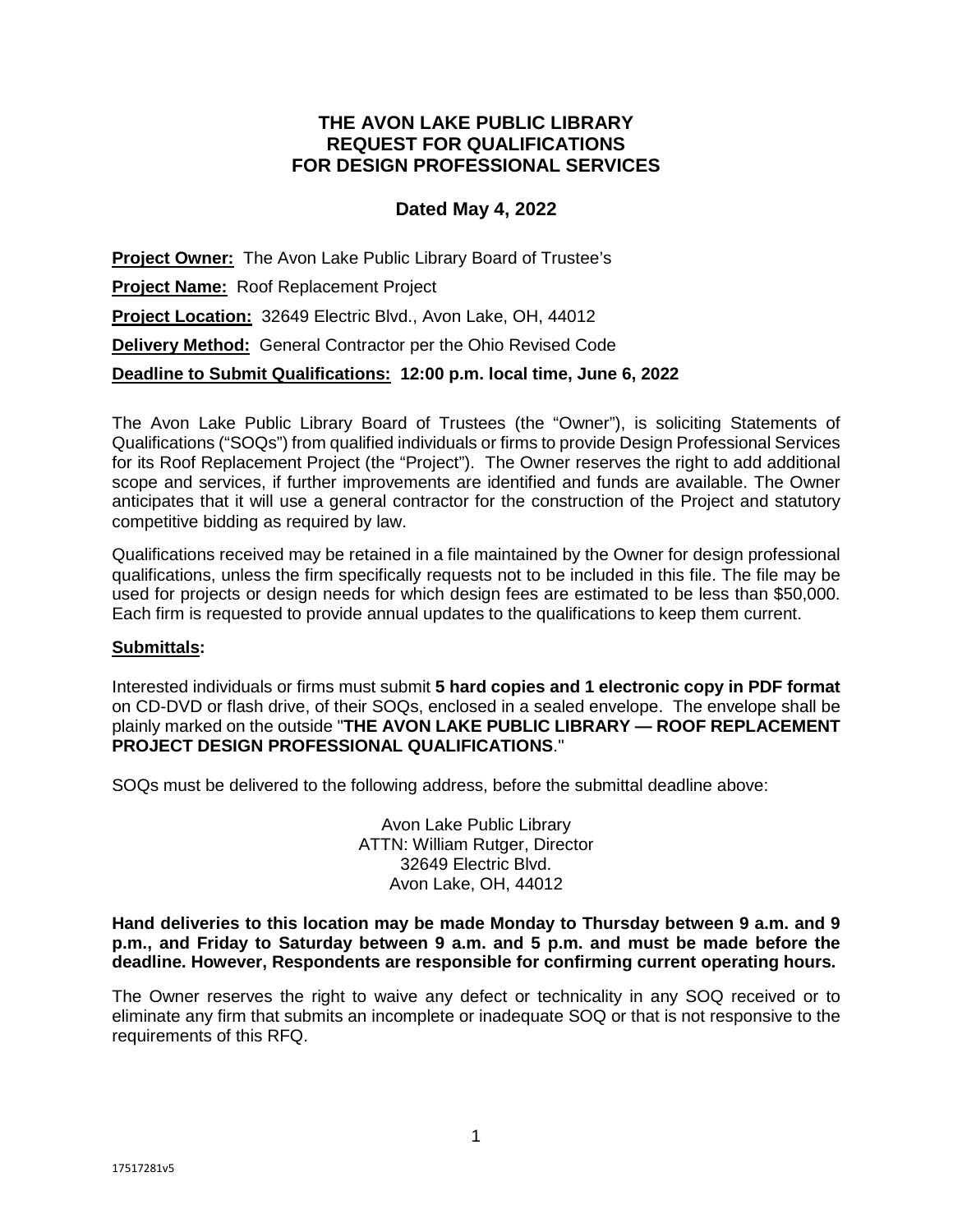# **Questions, Clarifications and Addenda:**

All questions concerning this RFQ shall be directed in writing via email to Anthony (Tony) Frank, Site Manager at afrank@avonlake.lib.oh.us by **5:00 p.m., May 20, 2022**. Questions will be reviewed, and the Owner will determine whether any addenda should be issued as a result of any pertinent or substantive inquiries. Addenda will be issued to all firms that have requested the RFQ for the Project. Firms shall not rely on any oral instructions or answers.

# **Background and Project Description:**

**A.** The Project is anticipated to include the design and construction administration for total roof replacement for six sections of a multiple level roof. Two of the roofs are separated by an expansion joint and the others are at different elevations. The two oldest sections are divided by the expansion joint and are a BUR (built up roof) which is made up of a four ply hot asphalt roof with a cover of stone for UV protection. The other sections are a single ply roof with a 0.60mm EPDM membrane. These sections also have a protective coating intended to extend their lifespan. Unfortunately all of these roof sections are beyond repair. The Owner anticipates that the project will involve full replacement of these six different flat roofs totaling approximately 11,885 square feet (120 square) including removing the existing roof down to the decking and installing a new vapor barrier with a polyiso insulation board, as well as a dens deck board. A torch down roofing system with a 30 year warranty is currently preferred by the Owner but the selected design professional should provide recommendations, if any.

The selected firm will be given access to any blueprints or plans the Owner may have in its records.

- **B.** The Design Professional will assist with budget development, subject to the Owner's approval. The Owner anticipates that the construction budget will be \$400,000.
- **C.** The Owner anticipates that the Design Professional will assist the Owner in program development/evaluating the program for the Project. The Owner anticipates the Design Professional will provide cost estimating (for base bid scope and individual alternates), design phase services, and construction administration services.
- **D.** The Owner anticipates that the Design Professional will assist with developing the schedule for the Project.

# **Qualifications:**

Submittals should include the following:

- 1. Firm's History Information about the firm's history (number of years in business, etc.).
- 2. Education & Technical Training/Experience Identify your firm's assigned team for the Project. Provide the education, technical training, and experience of the principal in charge of the Project and the Project Manager, as well as any other individuals assigned to the Project, and proposed consultants, if any. Detail the assigned team's experience in providing substantially similar services (i.e., programming/program evaluation, estimating, design/construction administration services for similar facilities and similar projects with an emphasis on similar roof projects) and the team's experience working together on similar projects. Describe: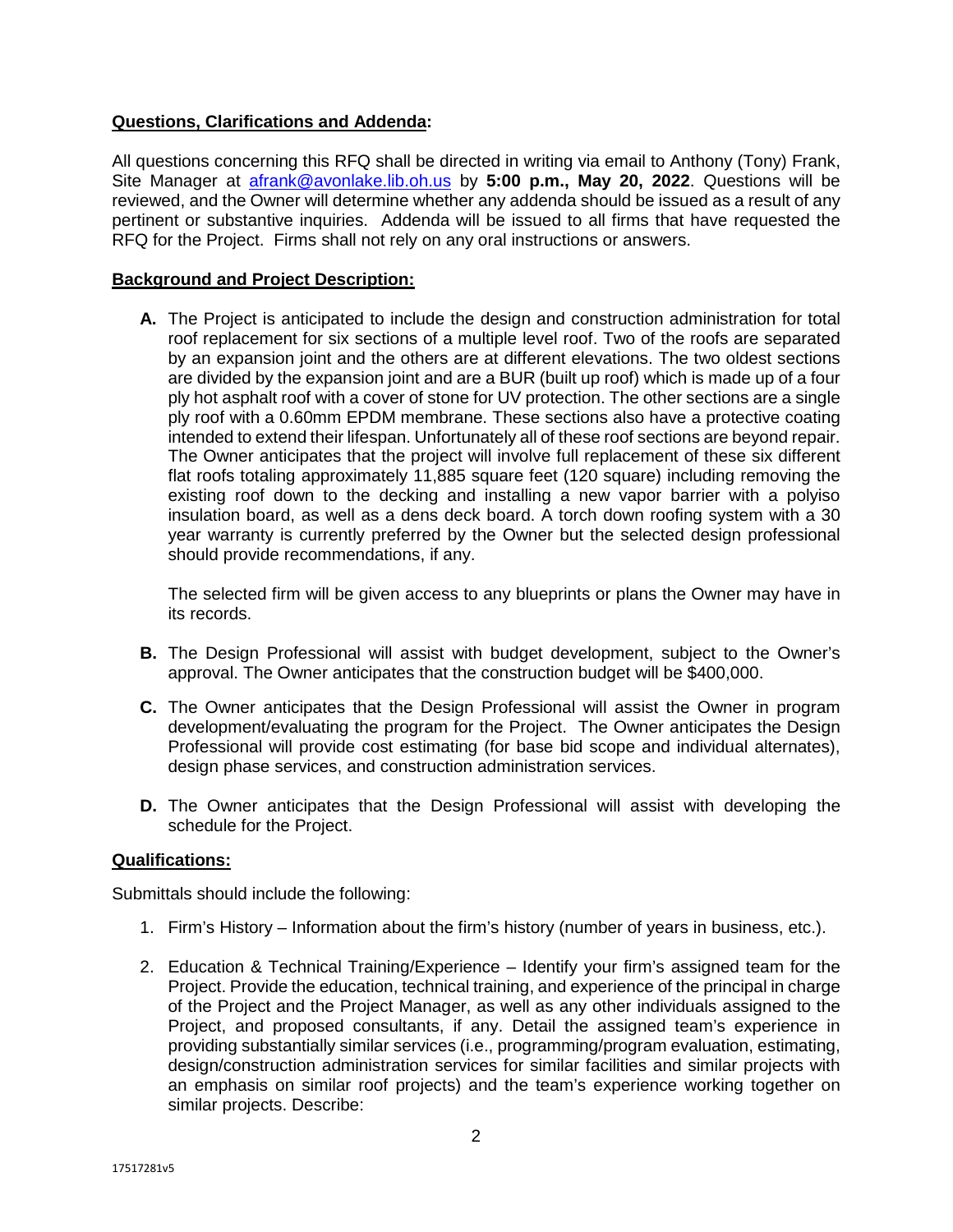- a. Experience, planned approach, and specific expertise in assisting with Project planning, estimating, and schedule development. Include the team's experience leading and participating in meetings with the public entity boards on similar projects.
- b. Approach to incorporating practical, tested, energy efficiency and sustainability features into similar projects that will enhance the design, be easy/economic to maintain and contribute to energy conservation and savings for the long-term maintenance and operations;
- c. Experience and approach to obtaining all applicable permits and governmental approvals (including approval of plans) from the Authorities Having Jurisdiction, including but not limited to interpreting requirements/obtaining approval for zoning and the design review board.
- 3. Workload Describe the current workload and availability of the firm and personnel assigned to the Project team, the available equipment and facilities, and the team's ability to perform the required professional design services competently and expeditiously (i.e., are resources currently available or committed to other projects).
- 4. Proposed Schedule
	- a. Proposed design phase milestones for completion of the Design Professional's services including completion dates or durations in calendar days for programming, design documents, and construction documents, as well as an anticipated timeline for the bidding, construction and close-out phases of the Project. Provide a detailed narrative demonstrating the firm's ability to manage the Project schedule during the design phase and construction phase.
- 5. Past Performance based on References Past performance as reflected in evaluations of previous and current clients for which the firm has provided or is providing similar services; please include a list of at least five (5) relevant projects involving similar services performed by the firm during the past five years. Include the following information for each project:
	- a. Project owner, name of project and location;
	- b. Brief description of the project, including size of project (e.g., square footage/area) and project delivery model (e.g., general contractor, construction manager at risk, design-build, etc.);
	- c. The initial scheduled completion date and the actual date services were completed or the current anticipated completion date;
	- d. Construction budget, change order amounts, and actual construction cost;
	- e. Your firm's assigned team members for the project;
	- f. Other relevant information about the project and the firm's services; and
	- g. Reference contact person and phone number.
- 6. Past Performance with Owner Describe the firm's past experience with the Owner, if any.
- 7. Proximity to the Site The firm's location and proximity to the site for purposes of site visits and attending meetings with the Owner.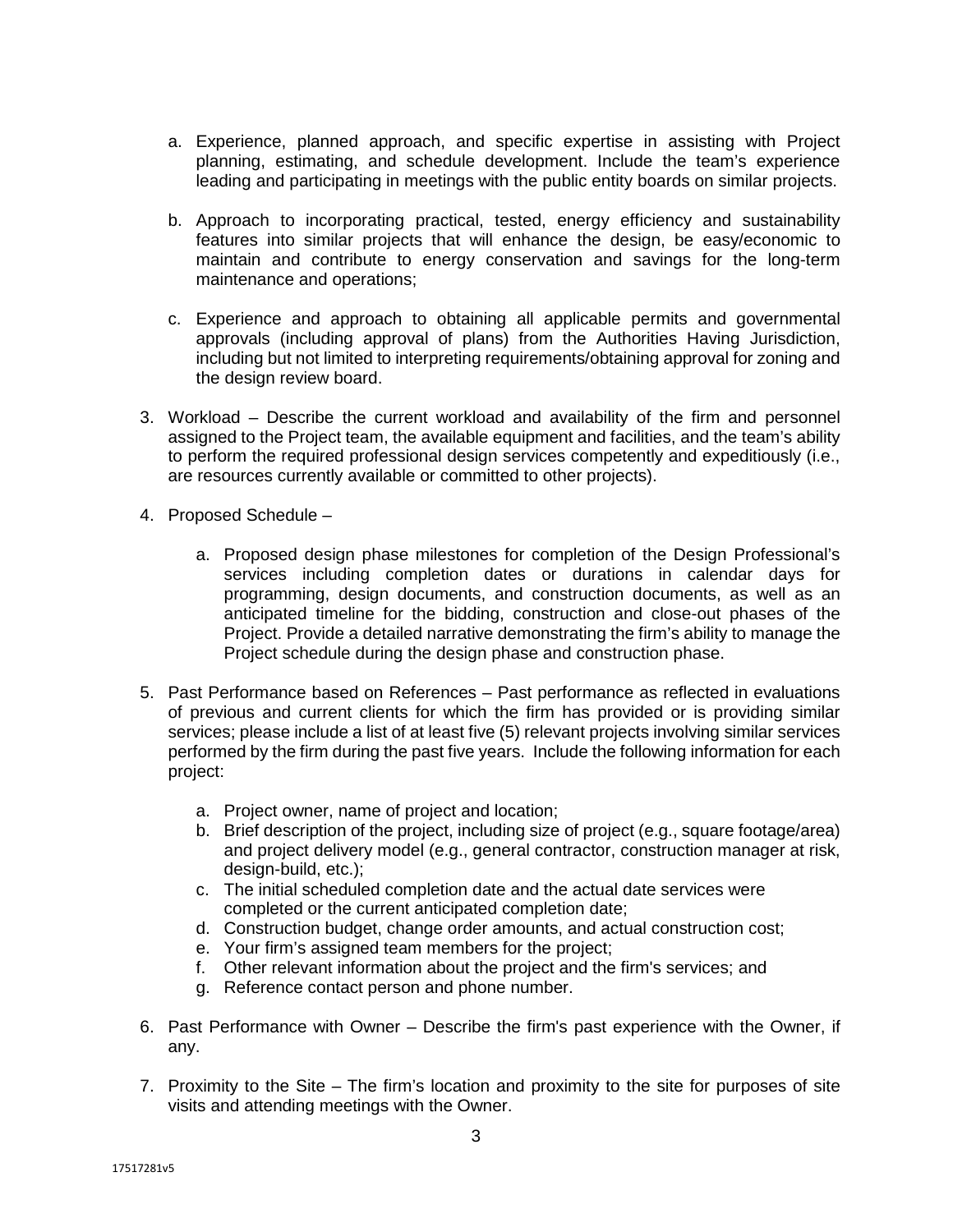- 8. Project Estimates and Budget
	- a. Describe the firm's procedures for Project budget development, including but not limited to, procedures for initial budget development with the Owner and the process for reviewing and evaluating the budget in coordination with the Owner at various stages of the design process; and
	- b. Describe the firm's experience over the past five years with preparing or evaluating project estimates and construction costs, monitoring project costs, and completing a project within the initial budget with emphasis on any experience with general contractor projects.
- 9. Unique Qualities and/or Expertise of the Assigned Team Identify the unique competence, qualities, and/or expertise that set the firm's assigned team apart from other firms and teams as it relates to the required services for the Project. List a maximum of four specific and unique qualities that set your team apart from others in relation to the Owner's Project.
- 10. Professional Liability Insurance Coverage & Claims History Include:
	- a. The coverage amounts and types of insurance coverage, particularly the firm's commercial general liability and professional liability limits;
	- b. Specific information about any claims asserted against the firm or its professional liability carrier within the last five years, including the resolution of the claim(s);
	- c. Any statistics kept internally on change order history, project completion, and budget considerations, recognizing that each change order is unique as to its causes. The Owner is interested in information that will show consideration of budget requirements; and
	- d. Specific information about any claims asserted by the firm within the last five (5) years, including the resolution of the claim(s).
- 11. Construction Phase Services The firm's practices with respect to site visits and oversight of the Project are subject to the Architect Agreement requirements. Generally, does the frequency of visits typically change based upon the stage of construction? What amount of time is spent on average on site during the construction phase? What is the background of the individuals who would be visiting the Project during construction? What documentation of such site visits is prepared and maintained?
- 12. Proposed Modification to Agreement Terms The Architect Agreement, which is a modified AIA Document B104-2017 Standard Abbreviated Form of Agreement Between Owner and Architect, is attached hereto as **Exhibit A** (the "Architect Agreement"). If your firm would like to propose any deviation from the terms of the Architect Agreement, you must identify those terms and submit your proposed modified language in detail in your SOQ in a section clearly titled "Proposed Modification to Agreement Terms". Failure to do so shall be deemed to be a waiver of the right to negotiate the terms. Modifications may be accepted in the Owner's sole discretion and may be taken in to account by Owner when ranking the most-qualified firms.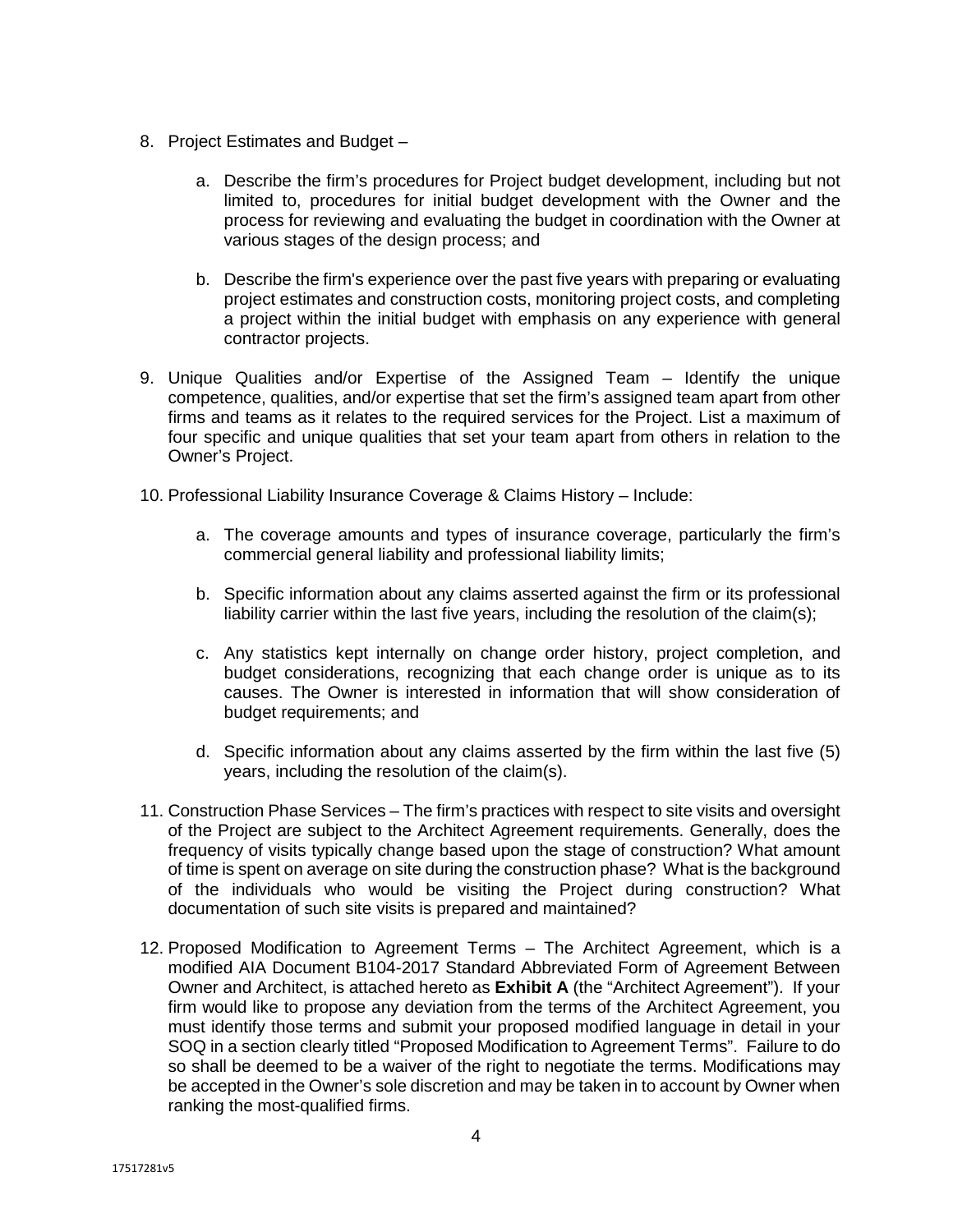# **Pre-Submittal Site Visit:**

Firms may set an appointment with Anthony (Tony) Frank, Site Manager at afrank@avonlake.lib.oh.us to visit the Project site.

# **Evaluation & Selection:**

Firms submitting SOQs for the available contract will be evaluated and the Owner will select and rank at least three firms which it considers to be the most-qualified to provide the required services. However, if the Owner determines that fewer than three qualified firms are available, it will select and rank those firms. Such evaluation and selection is subject to the Owner's absolute right to stop the process and refrain from entering into any contract. The Owner may require additional information from one or more Respondents to supplement or clarify the SOQs submitted. The individual project teams from select firms may be asked to meet with Owner representatives to present the firm's qualifications and proposed approach for the Project before final ranking and selection is made. The individual team members that will be involved with the Project must attend such meeting.

Upon selection of the firm determined to be most qualified to provide the requested services for the Project, the Owner reserves the right to negotiate the price for services to be provided, with such firm. If the Owner and the selected firm agree to a price and scope of services, the form of agreement between the Owner and the selected firm will be the attached Architect Agreement with modifications proposed in accordance with this RFQ, if accepted by the Owner in its sole discretion. Any modifications to the attached Architect Agreement will be in the Owner's sole discretion, and the Owner at its option may accept or reject the proposed modifications. The Owner reserves the right to take any action affecting the RFQ process or the Project that it deems to be in its best interest.

Qualifications received may be retained in the file maintained by the Owner for design professional qualifications; each firm is requested to provide annual updates to the qualifications to keep them current.

# **Attachments:**

Exhibit A – Architect Agreement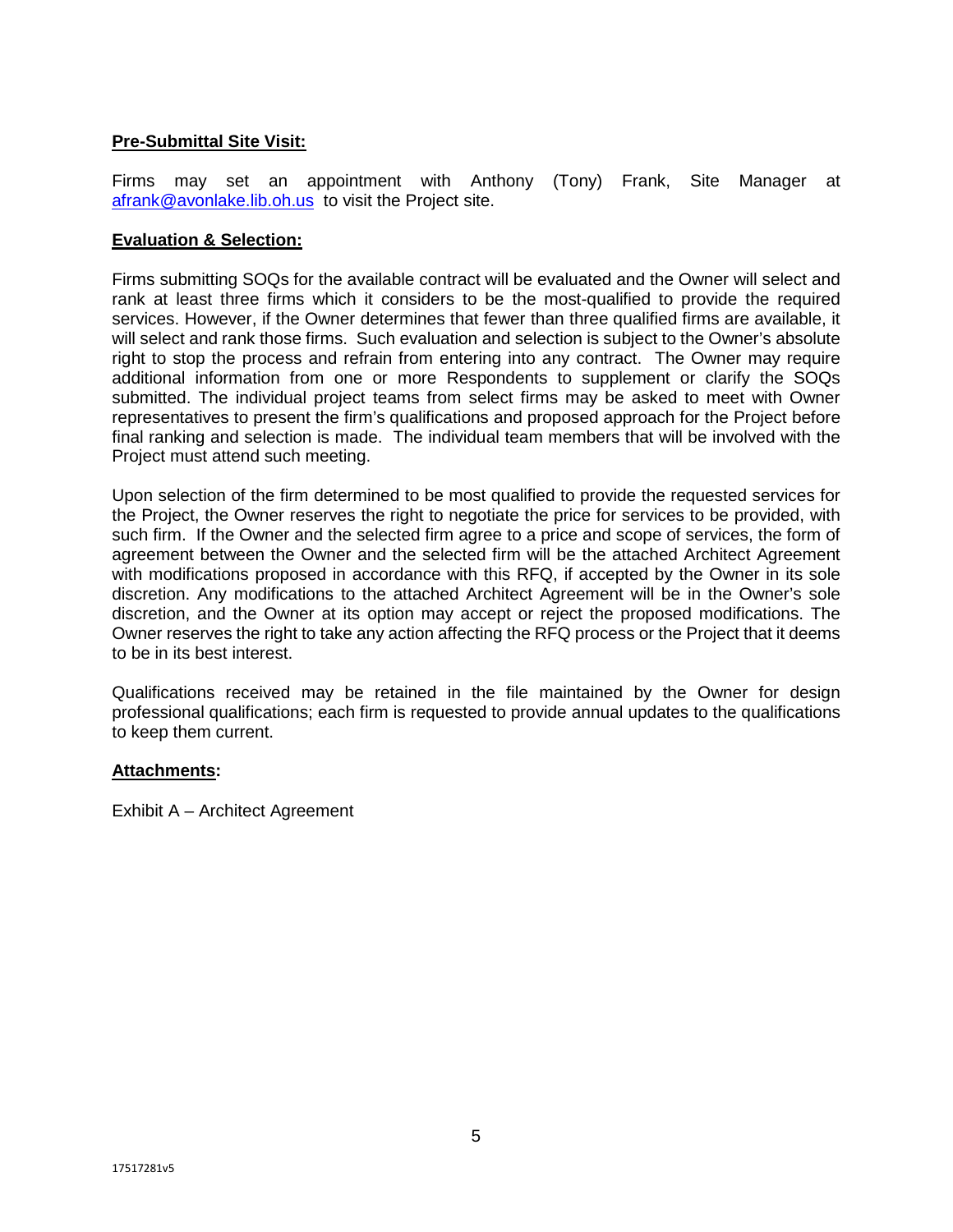# **RFQ Exhibit A**

# Document B104™ – 2017

# Standard Abbreviated Form of Agreement Between Owner and Architect

AGREEMENT made as of the day of in the year-THIS DOCUMENT HAS BEEN MODIFIED FROM ITS ORIGINAL VERSION.

**AGREEMENT** made as of the date signed by Owner

(In words, indicate day, month and year.)

BETWEEN the Architect's client identified as the Owner: (Name, legal status, address and other information)

The Avon Lake Public Library Board of Trustees 32649 Electric Blvd. Avon Lake, Ohio 44012

 The Owner's Representative in accordance with Section 5.10 is: William Rutger, Director (wrutger@avonlake.lib.oh.us)

and the Architect:Architect (also called the Design Professional): (Name, legal status, address and other information)

This document has important legal consequences. Consultation with an attorney is encouraged with respect to its completion or modification.

The Architect's Representative in accordance with Section 2.3 is:

 The Architect was selected by the Owner following the qualification-based selection process required by Ohio Revised Code Sections 153.65, et seq. to provide professional design services to the Owner.

for the following Project: (Name, location and detailed description)

Roof Replacement Project 32649 Electric Blvd. Avon Lake, Ohio 44012

\_\_\_\_\_\_\_\_\_\_\_\_\_\_\_ \_\_\_\_\_\_\_\_\_\_\_\_\_\_\_  $\overline{\phantom{a}}$  , and the set of  $\overline{\phantom{a}}$ 

The Owner reserves the right to add services and improvements to the Project through executed written amendment(s) to this Agreement or to enter into separate agreement(s) with different design professionals, in its sole discretion. Such future improvements will be pursued only if the Owner determines in its sole discretion to do so.

The Owner and Architect agree as follows.

AIA Document B104™ – 2017. Copyright © 1974, 1978, 1987, 1997, 2007 and 2017 by The American Institute of Architects. All rights reserved. The "American Institute of Architects," "AIA," the AIA Logo, and "AIA Contract Documents" are registered trademarks and may not be used without permission. This document was produced by AIA software at 11:17:25 ET on 04/27/2022 under Order No.3104236543 which expires on 02/22/2023, is not for resale, is licensed for one-time use only, and may only be used in accordance with the AIA Contract Documents® Terms of Service. To report copyright violations, e-mail copyright@aia.org.<br>
User Notes: (1682329156) User Notes: (1682329156) 1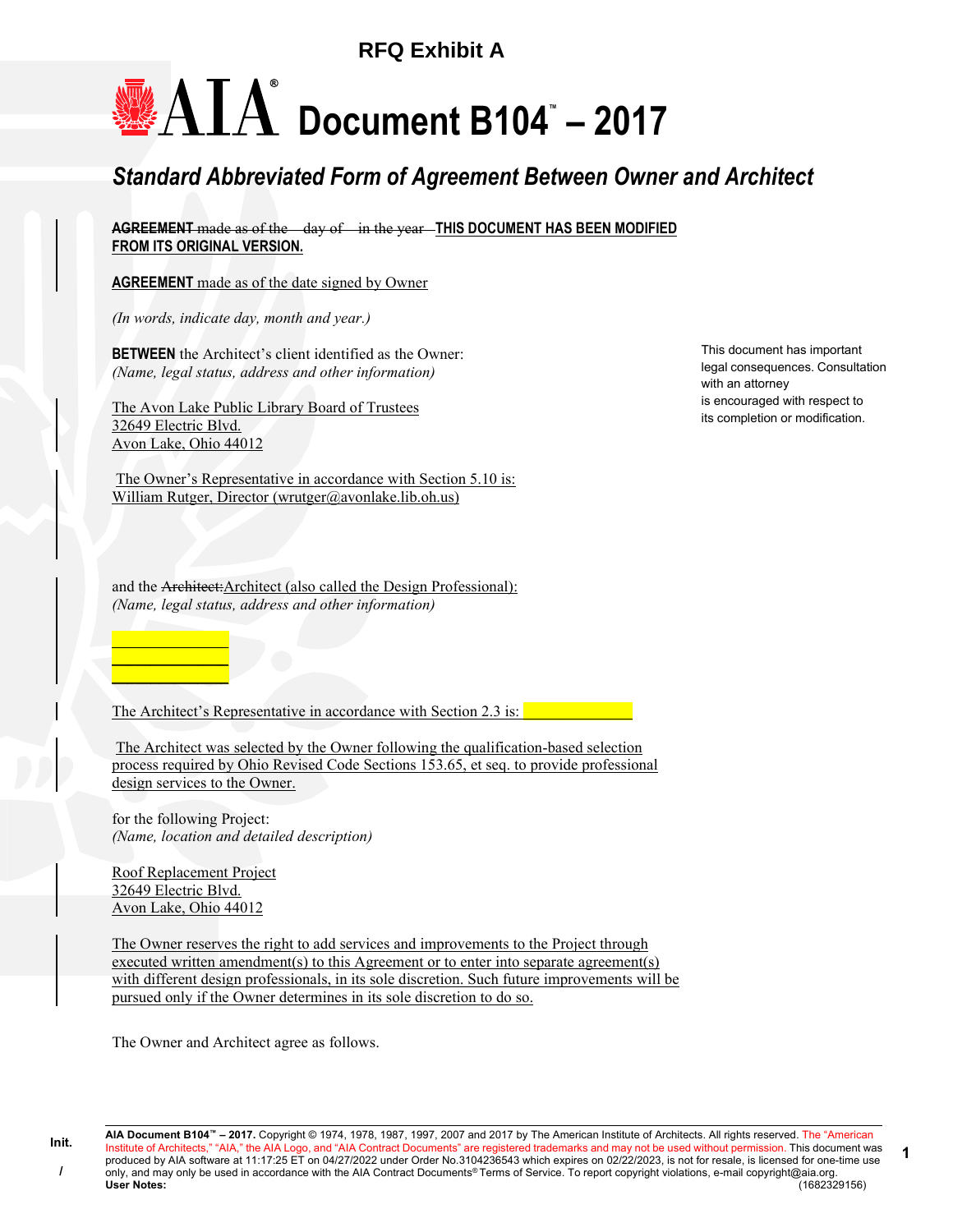#### TABLE OF ARTICLES

- 1 INITIAL INFORMATION
- 2 ARCHITECT'S RESPONSIBILITIES
- 3 SCOPE OF ARCHITECT'S BASIC SERVICES
- 4 SUPPLEMENTAL AND ADDITIONAL SERVICES
- 5 OWNER'S RESPONSIBILITIES
- 6 COST OF THE WORK
- 7 COPYRIGHTS AND LICENSES
- 8 CLAIMS AND DISPUTES
- 9 TERMINATION OR SUSPENSION
- 10 MISCELLANEOUS PROVISIONS
- 11 COMPENSATION
- 12 SPECIAL TERMS AND CONDITIONS
- 13 SCOPE OF THE AGREEMENT

# ARTICLE 1 INITIAL INFORMATION

§ 1.1 This Agreement is based on the Initial Information set forth below:

(State below details of the Project's site and program, Owner's contractors and consultants, Architect's consultants, Owner's budget for the Cost of the Work, and other information relevant to the Project.)

 The Owner's initial program for the Project is set forth in the Request for Qualifications (RFQ) issued by the Owner, dated all contact the Owner reserves the right to add additional services and improvements to the Project via written amendment(s) supplementing this Agreement or to enter into separate agreement(s) with different architects in its sole discretion.

The Owner's budget for the Cost of the Work as defined in Section 6.1 (including cost of construction, contractor fees, site improvements, and appropriate contingencies) is \$400,000. As part of its Basic Services, the Architect will assist with budget development for the Project, as requested by the Owner and subject to Owner's approval in its sole discretion. Throughout the term of this Agreement the Architect will perform its services based upon the Owner's then-current budget.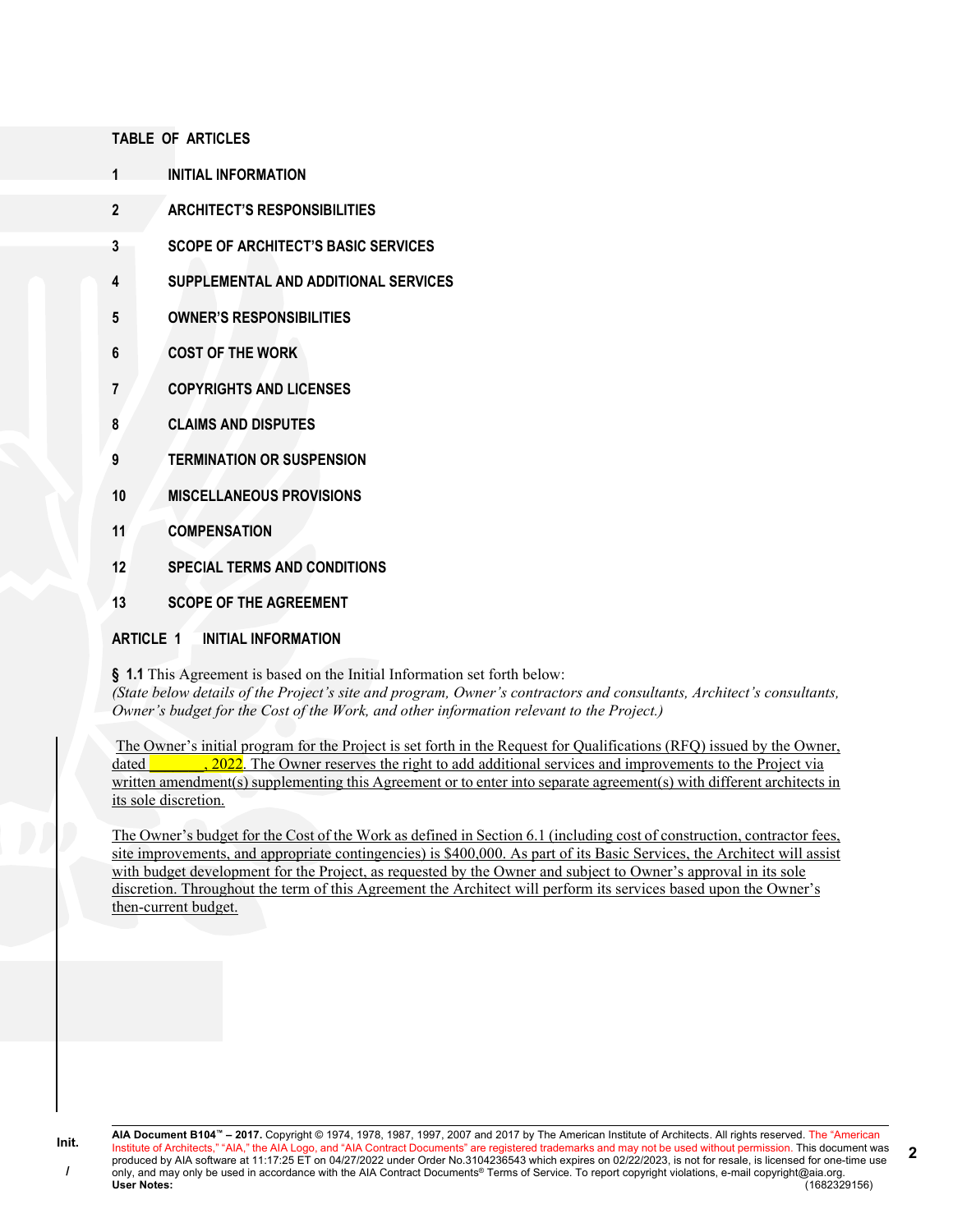Design phase milestone dates, if any:

| Task                                            | Date |
|-------------------------------------------------|------|
| Design Phase Services per Section 3.2 completed |      |
| by Architect                                    |      |
| <b>Construction Documents Phase Services</b>    |      |
| completed by Architect                          |      |
| Begin General Contractor Bidding or Issue       |      |
| <b>Request for Proposals</b>                    |      |
| Anticipated Commencement of Construction        |      |

The Architect shall complete its Design Phase and Construction Documents Phase services including review and approval by the Owner, so that procurement of the general contractor will begin by the date set forth above. As part of its Basic Services, the Architect will assist with schedule development for the Project, as requested by the Owner. The Design milestone and completion dates stated herein shall only be changed by written, signed agreement between the Owner and Architect.

§ 1.2 The Owner and Architect may rely on the Initial Information. Both parties, however, recognize that such information may materially change and, in that event, the Owner and the Architect shall parties may appropriately adjust the schedule, the Architect's services and the Architect's compensation. The Owner shall adjust the Owner's budget for the Cost of the Work and the Owner's anticipated design and construction milestones, as necessary, to accommodate material changes in the Initial Information.compensation in accordance with the terms of this Agreement.

§ 1.3 The parties shall agree upon protocols governing the transmission and use of Instruments of Service or any other information or documentation in digital form. The parties will use AIA Document E203™–2013, Building Information Modeling and Digital Data Exhibit, to establish the protocols for the development, use, transmission, and exchange of digital data.[Not Used.]

§ 1.3.1 Any use of, or reliance on, all or a portion of a building information model without agreement to protocols governing the use of, and reliance on, the information contained in the model and without having those protocols set forth in AIA Document E203™–2013, Building Information Modeling and Digital Data Exhibit, and the requisite AIA Document G202™–2013, Project Building Information Modeling Protocol Form, shall be at the using or relying party's sole risk and without liability to the other party and its contractors or consultants, the authors of, or contributors to, the building information model, and each of their agents and employees.[Not Used.]

# ARTICLE 2 ARCHITECT'S RESPONSIBILITIES

§ 2.1 Standard of Care. The Architect shall provide the professional services set forth in this Agreement consistent with the professional skill and care ordinarily provided by architects practicing in the same or similar locality under the same or similar circumstances. The Architect shall perform its services as expeditiously as is consistent with such professional skill and care and the orderly progress of the Project. The Architect's failure to comply with the Standard of Care shall be a material breach of the Agreement.

§ 2.2 The Architect shall maintain the following insurance until termination of this Agreement. If any of the requirements set forth below are in addition to the types and limits the Architect normally maintains, the Owner shall pay the Architect as set forth in Section 11.8:Agreement and for a period of five (5) years following final completion of the Project. However, if professional liability and/or commercial general liability coverage is claims-made coverage, coverage must be maintained in effect for ten (10) years after Final Completion of Work. (Identify types and limits of insurance coverage, and other insurance requirements applicable to the Agreement, if any.)

.1 General Liability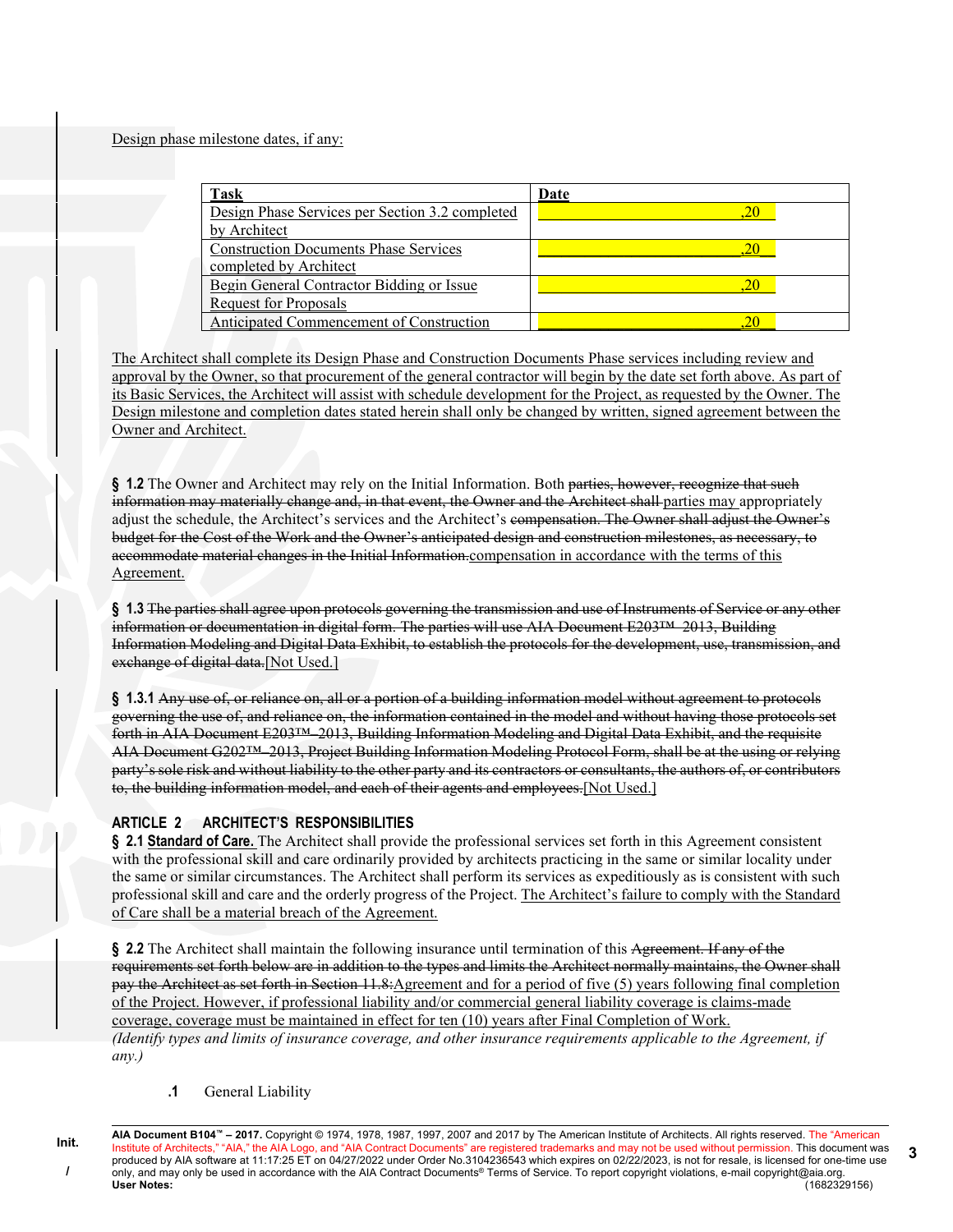Comprehensive General Liability with policy limits of not less than One Million (\$1,000,000.00) for each occurrence and Two Million (\$2,000,000.00) in the aggregate for bodily injury and property damage. A per project aggregate endorsement shall be included in the General Liability and shall provide that the general aggregate limit applies separately to the Project. This endorsement shall be Insurance Services Office, Inc. (ISO) endorsement CG 25 03, or equivalent

.2 Automobile Liability

Automobile Liability covering owned and non-owned vehicles operated by the Architect with policy limits of not less than One Million Dollars (\$ 1,000,000.00 ) per accident for bodily injury, death of any person, and property damage arising out of the ownership, maintenance and use of those motor vehicles, along with any other statutorily required automobile coverage

.3 Workers' Compensation

Workers' Compensation at statutory limits and Employers Liability with a policy limit as required by Ohio law

.4 Professional Liability

Professional Liability covering the Architect's negligent acts, errors and omissions in its performance of professional services with policy limits of not less than One Million Dollars (\$1,000,000.00) per claim and Two Million Dollars and Zero Cents (\$2,000,000.00) in the aggregate.

.5 Umbrella Liability

 Umbrella Liability providing coverage in excess of the Architect's primary Commercial General Liability, Automobile Liability and if possible, Professional Liability in an amount of not less than One Million Dollars (\$ 1,000,000.00 ) per occurrence.

§ 2.2.6 The Architect may use umbrella or excess liability insurance to achieve the required coverage for Comprehensive General Liability and Automobile Liability, provided that such umbrella or excess insurance results in the same type of coverage as required for the individual policies.

§ 2.2.7 The Architect shall provide to the Owner certificates of insurance evidencing compliance with the requirements in this Agreement. The certificates will name the Owner as the holder of the certificate of insurance listing the required coverages and as an additional insured with a waiver of subrogation and hold the Owner harmless on the Comprehensive General Liability, Automobile Liability, umbrella or excess policies.

§ 2.3 The Architect shall identify a representative authorized to act on behalf of the Architect with respect to the Project. Such representative shall be subject to the approval of the Owner.

# ARTICLE 3 SCOPE OF ARCHITECT'S BASIC SERVICES

§ 3.1 The Architect's Basic Services consist of those described in this Article 3 and include usual and customary structural, mechanical, and electrical engineering services. Agreement, Article 3, and Exhibit A and include usual and customary civil, structural, mechanical, plumbing, and electrical engineering services as applicable to the Project. Services not set forth in this Article 3 are Supplemental or Agreement are Additional Services.

§ 3.1.1 The Architect shall coordinate its services with those services provided by the Owner and the Owner's consultants. If Owner performs work on the Project or other projects with separate consultants, equipment suppliers, or other vendors, Architect shall cooperate with and coordinate its design and activities with those of such separate consultants, equipment suppliers, or other vendors so that the Project and other projects can be completed in an orderly and coordinated manner without disruption. As applicable, the Architect shall review the reports and shop drawings from Owner's consultants, equipment suppliers, or other vendors and coordinate its design accordingly. The Architect shall be entitled to rely on (1) the accuracy and completeness of the services and information furnished by the Owner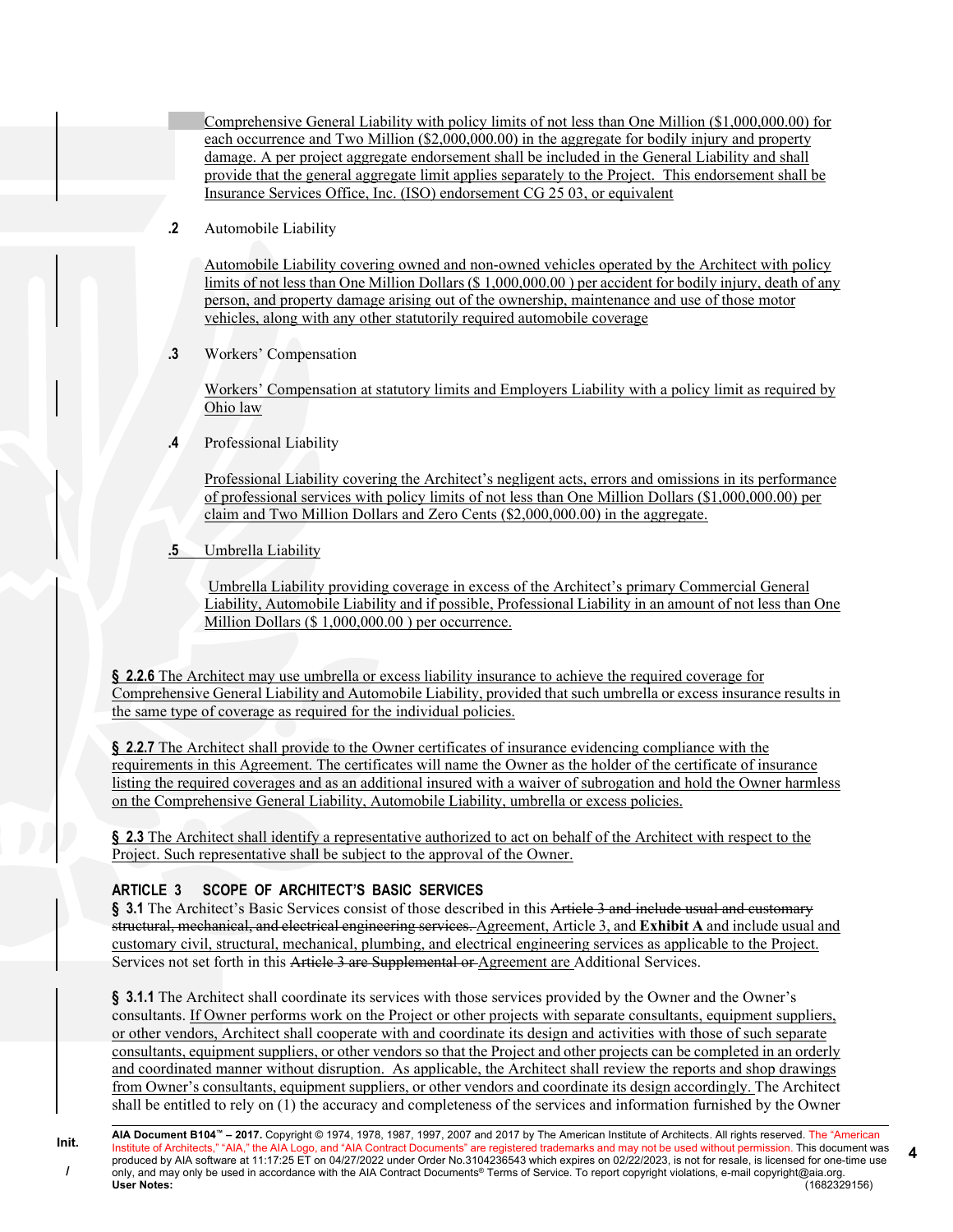and (2) the Owner's approvals. The Architect shall provide prompt written notice to the Owner if the Architect becomes aware of any error, omission, or inconsistency in such services or information.

§ 3.1.2 As soon as practicable after the date of this Agreement, the Architect shall submit for the Owner's approval a schedule for the performance of the Architect's services. Once approved by the Owner, time limits established by the schedule shall not, except for reasonable cause, be exceeded by the Architect or Owner. With the Owner's approval, the Architect shall adjust the schedule, if necessary, as the Project proceeds until the commencement of construction.

§ 3.1.3 The Architect shall, at appropriate times, contact the governmental authorities required to approve the Construction Documents and the entities providing utility services to the Project. In designing the Project, the Architect shall respond to applicable design requirements imposed by such governmental authorities and by such entities providing utility services. The Architect shall advise the Owner in writing of the results of these contacts and any impacts on Project requirements. The Architect shall assist the Owner in connection with the Owner's responsibility for filing documents required for the approval of governmental authorities having jurisdiction over the Project.

§ 3.1.4 To the extent needed to provide its Basic Services and to the extent existing conditions are reasonably visible and accessible, the Architect shall provide services to investigate existing conditions or facilities.

§ 3.1.5 In providing services under this Agreement, the Architect shall, in accordance with the Standard of Care, comply with all applicable federal, state, and local laws, regulations, and orders in effect at the time of submission of the Contract Documents to the governing building authority. The Architect shall respond in the design of the Project to requirements imposed by governmental authorities having jurisdiction over the project. The Plans and Specifications and the improvements, if built in accordance with them, shall conform to all currently applicable statutes, regulations, ordinances, and orders, except to the extent that the Architect has advised the Owner in writing that there is an ambiguity or an interpretation by a code official contrary to that by the Architect or that a variance shall be necessary. The Architect shall not be responsible for compliance of any contractor with currently applicable statutes, regulations, ordinances, and orders but shall report any known deviation therefrom to Owner in writing.

#### § 3.2 Design Phase Services

§ 3.2.1 The Architect shall review the program and other information furnished by the Owner, consult with the Owner to develop the program for the Project, and shall review laws, codes, and regulations applicable to the Architect's services.

§ 3.2.2 The Architect shall discuss with the Owner the Owner's program, schedule, budget for the Cost of the Work, Project site, and alternative approaches to design and construction of the Project. The Architect shall reach an understanding with the Owner regarding the Project requirements.

§ 3.2.3 The Architect shall consider the relative value of alternative materials, building systems and equipment, together with other considerations based on program, aesthetics, and any sustainable objectives, in developing a design for the Project that is consistent with the Owner's schedule and budget for the Cost of the Work.

§ 3.2.4 Based on the Project requirements, the Architect shall prepare Design Documents for the Owner's approval consisting of drawings and other documents appropriate for the Project and the Architect shall prepare and submit to the Owner an estimate of the Cost of the Work prepared in accordance with Section 6.3.

§ 3.2.5 The Architect shall submit the Design Documents to the Owner, and request Owner for the Owner's approval.

# § 3.3 Construction Documents Phase Services

Init. /

§ 3.3.1 Based on the Owner's approval of the Design Documents, the Architect shall prepare for the Owner's approval Construction Documents consisting of Drawings and Specifications setting forth in detail the requirements for the construction of the Work. The Owner and Architect acknowledge that in order to construct the Work the Contractor will provide additional information, including Shop Drawings, Product Data, Samples and other similar submittals, which the Architect shall review in accordance with Section 3.4.4.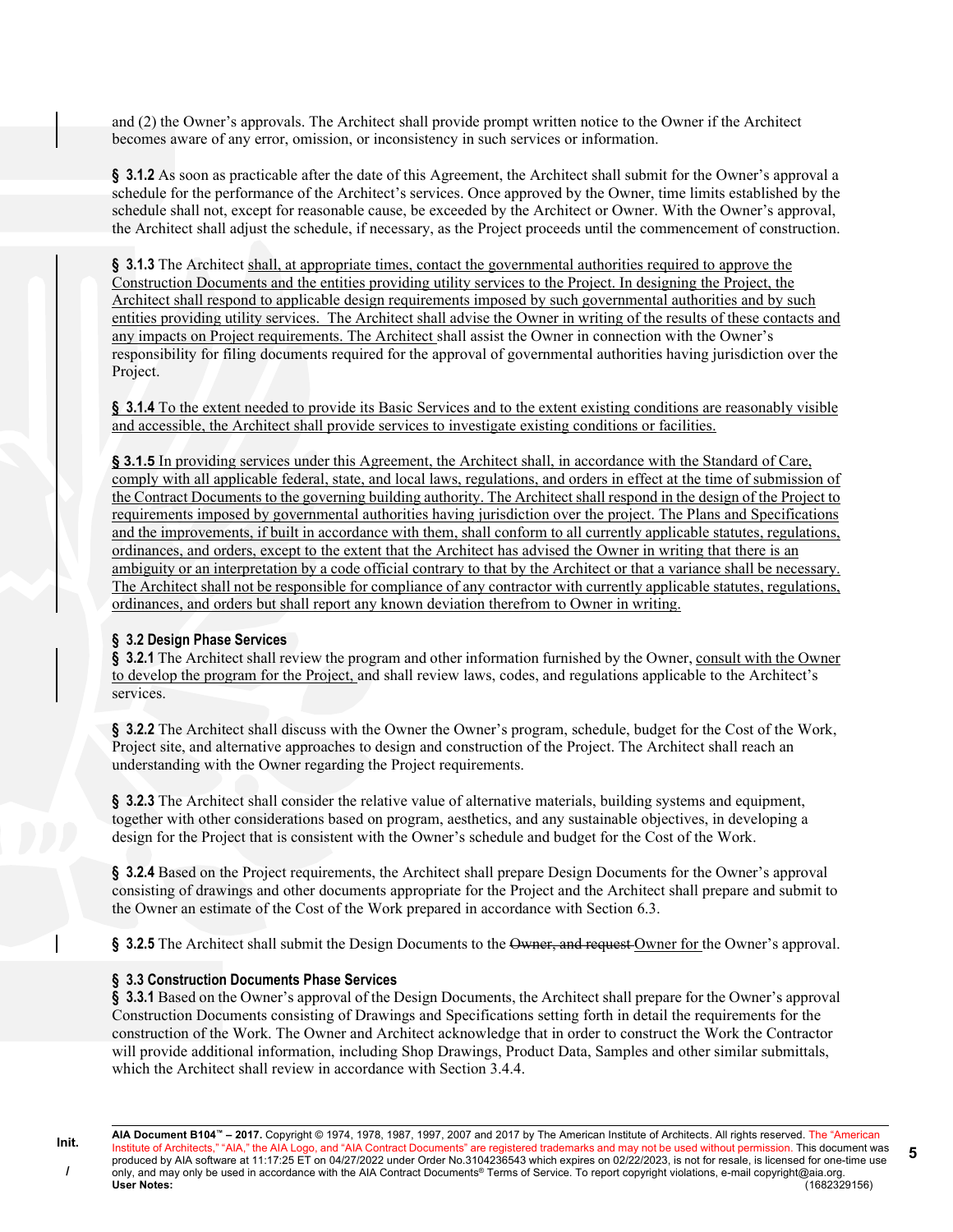§ 3.3.2 The Architect shall incorporate the design requirements of governmental authorities having jurisdiction over the Project into the Construction Documents.

§ 3.3.3 The Architect shall submit the Construction Documents to the Owner, update the estimate for the Cost of the Work and advise the Owner of any adjustments to the estimate of the Cost of the Work, take any action required under Section 6.5, and request the Owner's approval.

§ 3.3.4 The Architect, following the Owner's approval of the Construction Documents and of the latest estimate of the Cost of the Work, shall work with Owner's legal counsel to assist the Owner in obtaining bids or proposals and awarding and preparing contracts for construction.

# § 3.4 Construction Phase Services

#### § 3.4.1 General

§ 3.4.1.1 The Architect shall provide administration of the Contract between the Owner and the Contractor including, but not limited to, site visits and review and processing of submittals, requests for information, change orders and applications for payment, as set forth below and in AIA Document A104<sup>TM</sup>-2017, Standard Abbreviated Form of Agreement Between Owner and Contractor. If the Owner and Contractor modify AIA Document A104–2017, those modifications shall not affect the Architect's services under this Agreement unless the Owner and the Architect amend this Agreement.the agreement between the Owner and Contractor for the Project, including the General Conditions of Contract.

§ 3.4.1.2 The Architect shall advise and consult with the Owner during the Construction Phase Services. The Architect shall have authority to act on behalf of the Owner only to the extent provided in this Agreement. The Architect shall not have control over, charge of, or responsibility for the construction means, methods, techniques, sequences or procedures, or for safety precautions and programs in connection with the Work, nor shall the Architect be responsible for the Contractor's failure to perform the Work in accordance with the requirements of the Contract Documents. The Architect shall be responsible for the Architect's negligent acts or omissions, but shall not have control over or charge of and shall not be responsible for, acts or omissions of the Contractor or of any other persons or entities performing portions of the Work. Nothing in this section relieves Architect of its duty to use reasonable care to endeavor to protect Owner from defective and non-conforming Work in accordance with its Standard of Care.

§ 3.4.1.3 Subject to Section 4.2, the Architect's responsibility to provide Construction Phase Services commences with the award of the Contract for Construction and terminates on the date the Architect issues the final Certificate for Payment. Notwithstanding the foregoing, Architect will coordinate a meeting with the Contractor(s) prior to the expiration of the one-year period for correction of Work as a Basic Service and will participate in the meeting and work with Owner to address any issues identified during the meeting.

§ 3.4.1.4 Unless otherwise provided in the agreement between the Owner and the Contractor, the Architect shall coordinate and lead progress meetings to be attended by the Owner, Contractor, Architect and any necessary subcontractors and subconsultants. The Architect shall provide an agenda in advance of each meeting and shall be responsible for memorializing all Project meetings. Meeting minutes shall be distributed by the Architect no later than 24 hours after any meeting. To the extent the Contractor is responsible for preparing the meeting minutes, the Architect will review the meeting minutes and report any inconsistencies in writing to the Owner.

# § 3.4.2 Evaluations of the Work

§ 3.4.2.1 The Architect Architect, and the Architect's subconsultants, as necessary, shall visit the site at intervals appropriate to the stage of construction, or as otherwise required in Section 4.2.2, to become generally familiar with the progress and quality of the portion of the Work completed, and to determine, in general, if the Work observed is being performed in a manner indicating that the Work, when fully completed, will be in accordance with the Contract Documents. Architect's observations must include observing final testing and start-up of equipment. However, the Architect shall not be required to make exhaustive or continuous on-site inspections to check the quality or quantity of the Work. On the basis of the site visits, the Architect shall keep the Owner reasonably informed about the progress and quality of the portion of the Work completed, and promptly report to the Owner (1) known deviations from the Contract Documents, (2) known deviations from the most recent construction schedule submitted by the Contractor, and (3) defects and deficiencies observed in the Work. Nothing in this section relieves Architect of its duty to use reasonable care to endeavor to protect Owner from defective and non-conforming Work in accordance with its Standard of Care.

AIA Document B104™ – 2017. Copyright © 1974, 1978, 1987, 1997, 2007 and 2017 by The American Institute of Architects. All rights reserved. The "American Institute of Architects," "AIA," the AIA Logo, and "AIA Contract Documents" are registered trademarks and may not be used without permission. This document was produced by AIA software at 11:17:25 ET on 04/27/2022 under Order No.3104236543 which expires on 02/22/2023, is not for resale, is licensed for one-time use only, and may only be used in accordance with the AIA Contract Documents® Terms of Service. To report copyright violations, e-mail copyright@aia.org.<br>User Notes: (1682329156) User Notes: (1682329156)

6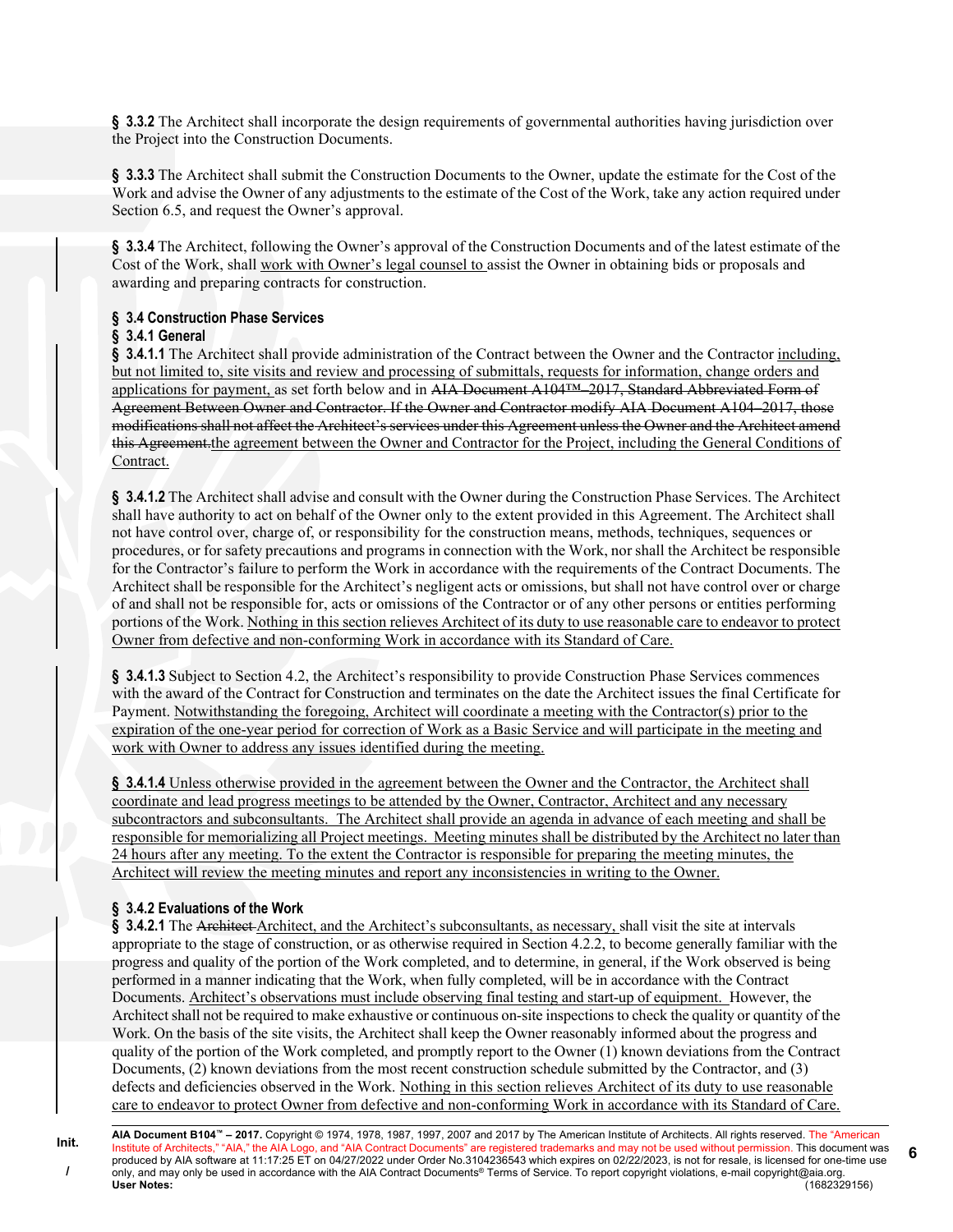§ 3.4.2.2 The Architect has the authority to reject Work that does not conform to the Contract Documents and has the authority to require inspection or testing of the Work. The Architect shall reject Work that it knows or within the Standard of Care should have known does not conform to the Contract Documents and shall notify the Owner and Contractor of the rejection of such Work.

§ 3.4.2.3 The Architect shall interpret and decide matters concerning performance under, and requirements of, the Contract Documents on written request of either the Owner or Contractor. The Architect's response to such requests shall be made in writing within any time limits agreed upon or otherwise with reasonable promptness. Architect will keep a record of all such interpretations that includes information such as the date of each request for interpretation, the person making the request, the date of Architect's response, and a summary of the response. Architect will keep all correspondence and documentation related to such requests organized in a systematic manner and will make such documentation available to Owner upon Owner's request.

§ 3.4.2.4 When making such interpretations and decisions, the Architect shall endeavor to secure faithful performance by both Owner and Contractor, shall not show partiality to either, and shall not be liable for results of interpretations or decisions rendered in good faith.

§ 3.4.2.5 The Unless Owner and Contractor designate another person to do so, the Architect shall render initial decisions on Claims between the Owner and Contractor as provided in the Contract Documents. Architect's initial decision on claims, disputes or other matters in question between Owner and Contractor, except for those relating to aesthetic effect, is subject to mediation and further dispute resolution as provided in this Agreement and in the Contract Documents.

### § 3.4.3 Certificates for Payment to Contractor

§ 3.4.3.1 The Architect shall review and certify the amounts due the Contractor and shall issue certificates in such amounts. The Architect's certification for payment shall constitute a representation to the Owner, based on the Architect's evaluation of the Work as provided in Section 3.4.2 and on the data comprising the Contractor's Application for Payment, that, to the best of the Architect's knowledge, information and belief, the Work has progressed to the point indicated, the quality of the Work is in accordance with the Contract Documents, and that the Contractor is entitled to payment in the amount certified. Architect will not certify the final payment application to the extent Contractor has not submitted appropriate lien waivers or other documents required by the Contract Documents. Notwithstanding the foregoing, Architect has discretion to adjust the amount certified when missing documentation is deemed by Architect, in consultation with Owner, to be relatively inconsequential or beyond the control of Contractor, such that holding all payment for those items would be detrimental to the Project or unfair to Contractor.

§ 3.4.3.2 The issuance of a Certificate for Payment shall not be a representation that the Architect has (1) made exhaustive or continuous on-site inspections to check the quality or quantity of the Work, (2) reviewed construction means, methods, techniques, sequences or procedures, (3) reviewed copies of requisitions received from Subcontractors and suppliers and other data requested by the Owner to substantiate the Contractor's right to payment, or (4) ascertained how or for what purpose the Contractor has used money previously paid on account of the Contract Sum.

§ 3.4.3.3 Consistent with its Standard of Care, Architect will advise Owner in writing at the time of the delivery of each certification for payment of any defects or problems with respect to the Work, which can be reasonably observed in the course of Architect's observations, given the stage of completion of the Work.

# § 3.4.4 Submittals

§ 3.4.4.1 The Architect shall review and approve, or take other appropriate action, upon the Contractor's submittals such as Shop Drawings, Product Data and Samples, but only for the limited purpose of checking for conformance with information given and the design concept expressed in the Contract Documents. Review of such submittals is not for the purpose of determining the accuracy and completeness of other information such as dimensions, quantities, and installation or performance of equipment or systems, which are the Contractor's responsibility. The Architect's review shall not constitute approval of safety precautions or unless otherwise specifically stated by the Architect, of any construction means, methods, techniques, sequences or procedures.

7

AIA Document B104™ – 2017. Copyright © 1974, 1978, 1987, 1997, 2007 and 2017 by The American Institute of Architects. All rights reserved. The "American Institute of Architects," "AIA," the AIA Logo, and "AIA Contract Documents" are registered trademarks and may not be used without permission. This document was produced by AIA software at 11:17:25 ET on 04/27/2022 under Order No.3104236543 which expires on 02/22/2023, is not for resale, is licensed for one-time use only, and may only be used in accordance with the AIA Contract Documents® Terms of Service. To report copyright violations, e-mail copyright@aia.org.<br>User Notes: (1682329156) User Notes: (1682329156)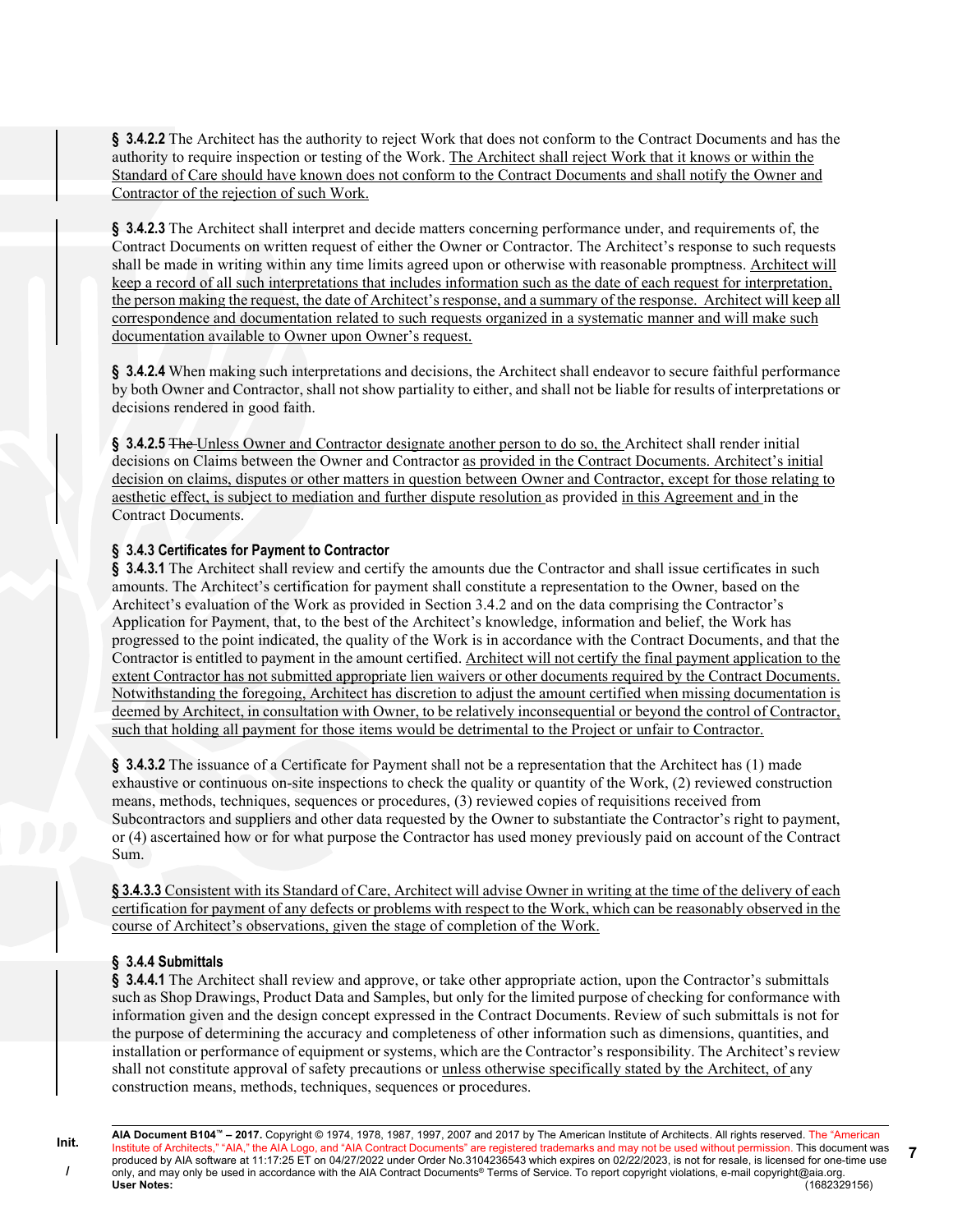§ 3.4.4.2 If the Contract Documents specifically require the Contractor to provide professional design services or certifications by a design professional related to systems, materials or equipment, the Architect shall specify the appropriate performance and design criteria that such services must satisfy. The Architect shall review and take appropriate action on Shop Drawings and other submittals related to the Work designed or certified by the Contractor's design professional, provided the submittals bear such professional's seal and signature when submitted to the Architect. The review shall be for the limited purpose of checking for conformance with information given and the design concept expressed in the Contract Documents. The Architect shall be entitled to rely upon, and shall not be responsible for, the adequacy and accuracy of the services, certifications, and approvals performed or provided by such design professionals.

§ 3.4.4.3 The Architect shall review and respond to written requests for information about the Contract Documents. The Architect's response to such requests shall be made in writing within any time limits agreed upon, or otherwise with reasonable promptness. If appropriate, the Architect shall prepare and issue supplemental Drawings and Specifications in response to requests for information.

#### § 3.4.5 Changes in the Work

The Architect may order minor changes in the Work that are consistent with the intent of the Contract Documents and do not involve an adjustment in the Contract Sum or an extension of the Contract Time. Subject to Section 4.2.3, the Architect shall prepare Change Orders and Construction Change Directives for the Owner's approval and execution in accordance with the Contract Documents. Architect will review costs proposed by Contractor(s) for changes to the Work and negotiate a reasonable cost for the change, which will be documented by written change order and approved by Owner.

§ 3.4.5.1 Architect will maintain a record of all change orders for the Project. Such record shall show the status of each change order, identify potential change orders and include the name of the contractor, the subject of the change order, the dates of approval, the estimated cost of the change order (if not approved), the number of days additional time requested by the contractor for the Work, and the number of days approved by Architect and Owner to accomplish the Work. Architect will furnish an updated copy of the change order record to Owner upon request.

# § 3.4.6 Project Completion

The Architect shall conduct inspections to determine the date or dates of Substantial Completion and the date of final completion; issue Certificates of Substantial Completion; prepare a list of incomplete or unsatisfactory items and a schedule for their completion for each Contractor; conduct a final review of the Work; evaluate completion of the Work included on the punch list; forward to the Owner, for the Owner's review and records, written warranties and related documents required by the Contract Documents and received from the Contractor; and issue a final Certificate for Payment based upon a final inspection indicating that, to the best of the Architect's knowledge, information, and belief, that the Work complies with the requirements of the Contract Documents. To the extent a Contractor has not completed its Work or there are defects or non-conforming Work following the date for Substantial Completion, Architect, in its role as design professional, will communicate with Contractor and monitor its progress to complete its Work and correct any such defective or non-conforming Work.

§ 3.4.6.1 Prior to the expiration of one year from the date of Substantial Completion, Architect will, without additional compensation, conduct a meeting with Owner to review the Project operations and performance. The Architect shall document deficiencies and notify the Contractor in writing with a copy to Owner, that corrective work is required, prior to the 1 year anniversary of Substantial Completion unless agreed upon otherwise.

# ARTICLE 4 SUPPLEMENTAL AND ADDITIONAL SERVICES

§ 4.1 Supplemental Services are not included in Basic Services but may be required for the Project. The Architect shall provide the Supplemental Services indicated below, and the Owner shall compensate the Architect as provided in Section 11.2. Supplemental Services may include programming, site evaluation and planning, environmental studies, civil engineering, landscape design, telecommunications/data, security, measured drawings of existing conditions, coordination of separate contractors or independent consultants, detailed cost estimates, on-site project representation beyond requirements of Section 4.2.2, value analysis, interior architectural design, tenant related services, preparation of record drawings, commissioning, sustainable project services, and any other services not otherwise included in this Agreement. [Not Used.]

AIA Document B104™ – 2017. Copyright © 1974, 1978, 1987, 1997, 2007 and 2017 by The American Institute of Architects. All rights reserved. The "American Institute of Architects," "AIA," the AIA Logo, and "AIA Contract Documents" are registered trademarks and may not be used without permission. This document was produced by AIA software at 11:17:25 ET on 04/27/2022 under Order No.3104236543 which expires on 02/22/2023, is not for resale, is licensed for one-time use only, and may only be used in accordance with the AIA Contract Documents® Terms of Service. To report copyright violations, e-mail copyright@aia.org. User Notes: (1682329156) 8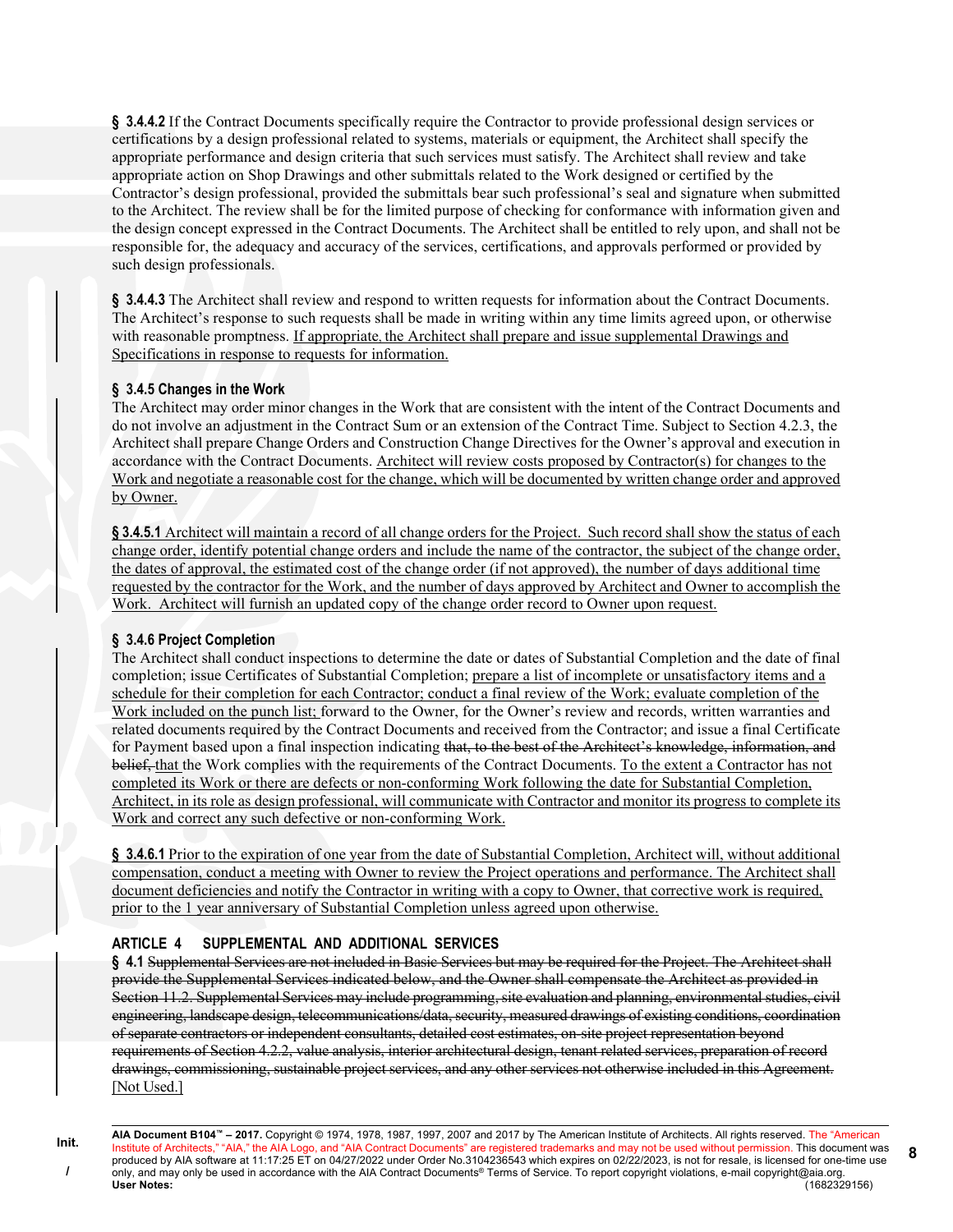(Identify below the Supplemental Services that the Architect is required to provide and insert a description of each Supplemental Service, if not further described in an exhibit attached to this document.)

§ 4.2 The Architect may provide Additional Services after execution of this Agreement without invalidating the Agreement. Upon recognizing the need to perform Additional Services, the Architect shall notify the Owner. Owner in writing, in accordance with the Agreement. The Architect shall not provide the Additional Services until the Architect receives the Owner's written authorization. Except for services required due to the fault of the Architect, any Additional Services provided in accordance with this Section 4.2 shall may entitle the Architect to compensation pursuant to Section 11.3. Nothing in this Agreement shall relieve the Architect of its professional duties related to this Project. Should the Architect believe that proposed Additional Services are essential for the performance of the Architect's professional responsibilities, the Architect shall clearly notify the Owner of that fact in writing, stating the objective basis for that belief.

§ 4.2.1 The Subject to the limitations of Sections 6.5, 6.6, and 6.7, the Architect shall provide services necessitated by a material change in the Initial Information, material changes in previous instructions or approvals given by the Owner, or a material change in the Project including increased size; quality; complexity; the Owner's schedule or budget for Cost of the Work; or procurement or delivery method-method, with Owner's prior written authorization, as an Additional Service.

 $§$  4.2.2 The Architect has included in Basic Services  $\leftrightarrow$  visits to the site by the Architect during construction not less than once per week or other intervals appropriate to the stage of construction. The Architect shall conduct site visits in excess of that amount with Owner's prior written authorization, as an Additional Service.

§ 4.2.3 The Architect shall, as an Additional Service, provide review and evaluate Contractor's proposals, and if necessary, prepare Drawings, Specifications and other documentation and data, and provide any other services made necessary by a Contractor's proposed change in the Work. The Architect shall prepare revisions to the Architect's Instruments of Service necessitated by Change Orders and Construction Change Directives as an Additional Service. Service except when due to changes initiated by the Architect or as a result of the Architect's error or omission. However, prior written and signed consent from the Owner is required before performing any Additional Service(s) that will require additional compensation or an increase to Architect's Compensation.

§ 4.2.4 If the services covered by this Agreement have not been completed within () months of the date of this Agreement, through no fault of the Architect, extension of the Architect's services beyond that time shall be compensated as Additional Services.Not applicable. Architect's services may be authorized in various phases over multiple years.

#### ARTICLE 5 OWNER'S RESPONSIBILITIES

§ 5.1 Unless otherwise provided for under this Agreement, the Owner shall provide information in a timely manner regarding requirements for and limitations on the Project, including a written program which shall set forth the Owner's objectives, schedule, constraints and criteria, including space requirements and relationships, flexibility, expandability, special equipment, systems and site requirements.

§ 5.2 The Owner shall establish and may periodically update, the Owner's budget for the Project, including (1) the budget for the Cost of the Work as defined in Section 6.1; (2) the Owner's other costs; and, (3) reasonable contingencies related to all of these costs. The Owner shall update the Owner's budget for the Project as necessary throughout the duration of the Project until final completion. If the Owner significantly increases or decreases the Owner's budget for the Cost of the Work, the Owner shall notify the Architect. The Owner and the Architect shall thereafter agree to a corresponding change in the Project's scope and quality.

§ 5.3 The Owner-Architect shall furnish surveys to describe physical characteristics, legal limitations and utility locations for the site of the Project; a written legal description of the site; and services of geotechnical engineers or other consultants, when the Architect requests such services and demonstrates that they determines that such services are reasonably required by the scope of the Project.

AIA Document B104™ – 2017. Copyright © 1974, 1978, 1987, 1997, 2007 and 2017 by The American Institute of Architects. All rights reserved. The "American Institute of Architects," "AIA," the AIA Logo, and "AIA Contract Documents" are registered trademarks and may not be used without permission. This document was produced by AIA software at 11:17:25 ET on 04/27/2022 under Order No.3104236543 which expires on 02/22/2023, is not for resale, is licensed for one-time use only, and may only be used in accordance with the AIA Contract Documents® Terms of Service. To report copyright violations, e-mail copyright@aia.org.<br>User Notes: (1682329156) User Notes: (1682329156)

9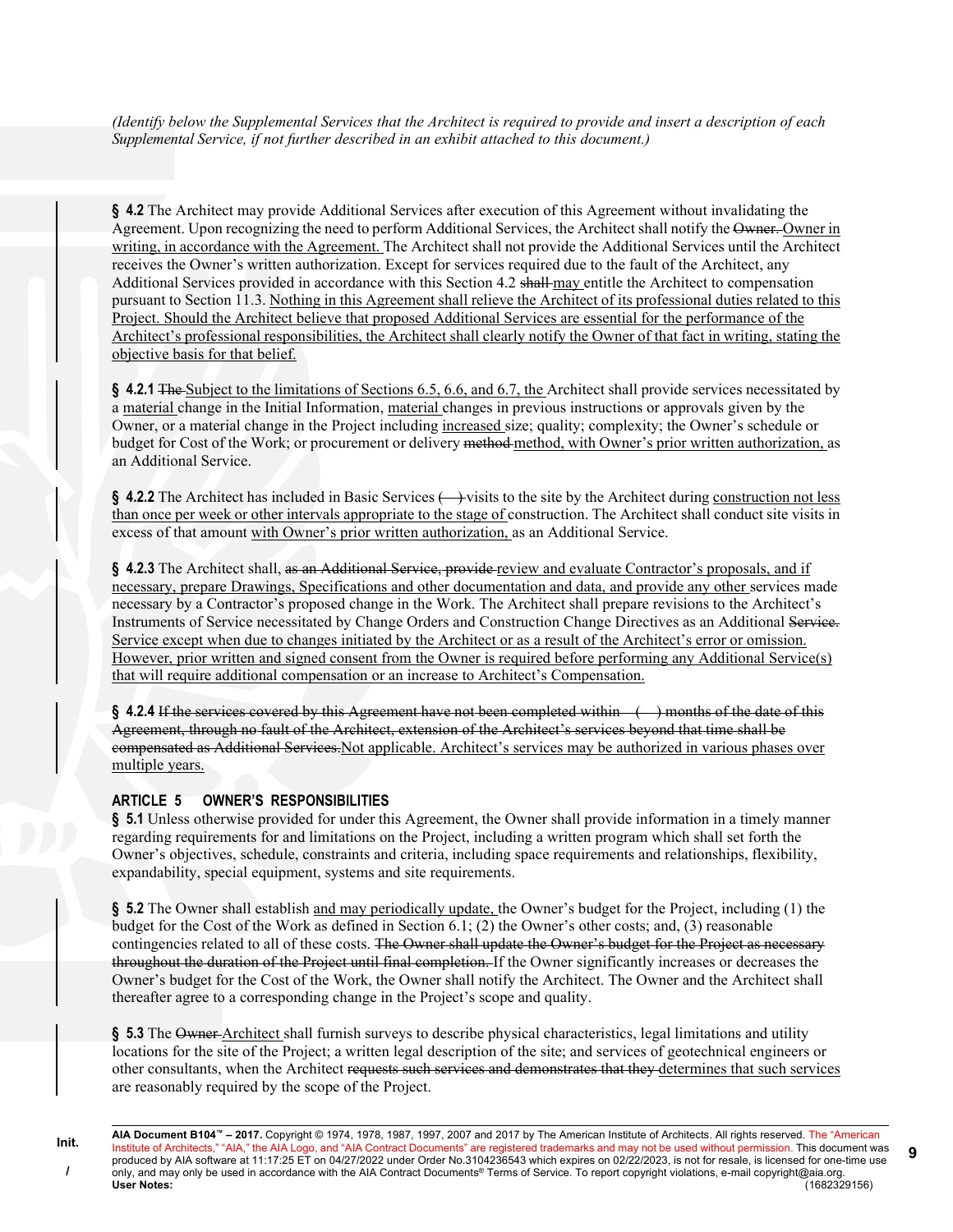§ 5.4 The Owner shall coordinate the services of its own consultants with those services provided by the Architect. Upon the Architect's request, the Owner shall furnish copies of the scope of services in the contracts between the Owner and the Owner's consultants. The Owner shall require that its consultants and contractors maintain insurance, including professional liability insurance, as appropriate to the services or work provided.provided as determined by Owner.

§ 5.5 The To the extent available, the Owner shall furnish tests, inspections and reports required by law or the Contract Documents, such as soils, structural, mechanical, and chemical tests; tests for air and water pollution; and tests for hazardous materials.

§ 5.6 The Owner shall furnish all legal, insurance and accounting services, including auditing services, that may be reasonably necessary at any time for the Project to meet the Owner's needs and interests.

§ 5.7 The Owner shall provide prompt written notice to the Architect if the Owner becomes aware of any fault or defect in the Project, including errors, omissions or inconsistencies in the Architect's Instruments of Service. it being understood that the Owner has no duty to search for the same, nor is the Owner a professional skilled in finding such faults or defects.

§ 5.8 The Owner shall endeavor to communicate with the Contractor through the Architect about matters arising out of or relating to the Contract Documents.

§ 5.9 The Owner shall provide the Architect access to the Project site prior to commencement of the Work and shall obligate the Contractor to provide the Architect access to the Work wherever it is in preparation or progress.

§ 5.10 Within 15 days after receipt of a written request from the Architect, the Owner shall furnish the requested information as necessary and relevant for the Architect to evaluate, give notice of, or enforce lien rights.The Owner shall identify a representative authorized to act on the Owner's behalf with respect to the Project.

#### ARTICLE 6 COST OF THE WORK

§ 6.1 For purposes of this Agreement, the Cost of the Work shall be the total cost to the Owner to construct all elements of the Project designed or specified by the Architect and shall include contractors' general conditions costs, overhead and profit. The Cost of the Work also includes the reasonable value of labor, materials, and equipment, donated to, or otherwise furnished by, the Owner. The Cost of the Work does not include the compensation of the Architect; the costs of the land, rights-of-way, financing, or contingencies for changes in the Work; or other costs that are the responsibility of the Owner.

§ 6.2 The Owner's budget for the Cost of the Work is provided in Initial Information, and shall as provided in Initial Information, or otherwise provided by the Owner in writing, and may be adjusted throughout the Project as required under Sections 5.2, 6.4 and 6.5. Evaluations of the Owner's budget for the Cost of the Work, and the preliminary estimate of the Cost of the Work and updated estimates of the Cost of the Work prepared by the Architect, represent the Architect's judgment as a design professional. It is recognized, however, that neither the Architect nor the Owner has control over the cost of labor, materials or equipment; the Contractor's methods of determining bid prices; or competitive bidding, procurement/bidding, market or negotiating conditions. Accordingly, the Architect cannot and does not warrant or represent that bids or negotiated prices will not vary from the Owner's budget for the Cost of the Work, or from any estimate of the Cost of the Work, or evaluation, prepared or agreed to by the Architect.

§ 6.3 In preparing estimates of the Cost of Work, the Architect shall be permitted to include contingencies for design, bidding contractor quotes/bidding and price escalation; to determine what materials, equipment, component systems and types of construction are to be included in the Contract Documents; to recommend reasonable adjustments in the program and scope of the Project; and to include design alternates as may be necessary to adjust the estimated Cost of the Work to meet the Owner's budget. The Architect's estimate of the Cost of the Work shall be based on current area, volume or similar conceptual estimating techniques. If the Owner requires a detailed estimate of the Cost of the Work, the Architect shall provide such an estimate, if identified as the Architect's responsibility in Section 4.1, as a Supplemental Service.techniques in order to provide an estimate pursuant to the requirements of the Owner and the Ohio Revised Code, whether or not competitive statutory bidding is implemented. If the Owner requests detailed cost

Init. /

AIA Document B104™ – 2017. Copyright © 1974, 1978, 1987, 1997, 2007 and 2017 by The American Institute of Architects. All rights reserved. The "American Institute of Architects," "AIA," the AIA Logo, and "AIA Contract Documents" are registered trademarks and may not be used without permission. This document was produced by AIA software at 11:17:25 ET on 04/27/2022 under Order No.3104236543 which expires on 02/22/2023, is not for resale, is licensed for one-time use only, and may only be used in accordance with the AIA Contract Documents® Terms of Service. To report copyright violations, e-mail copyright@aia.org.<br>User Notes: (1682329156) User Notes: (1682329156) 10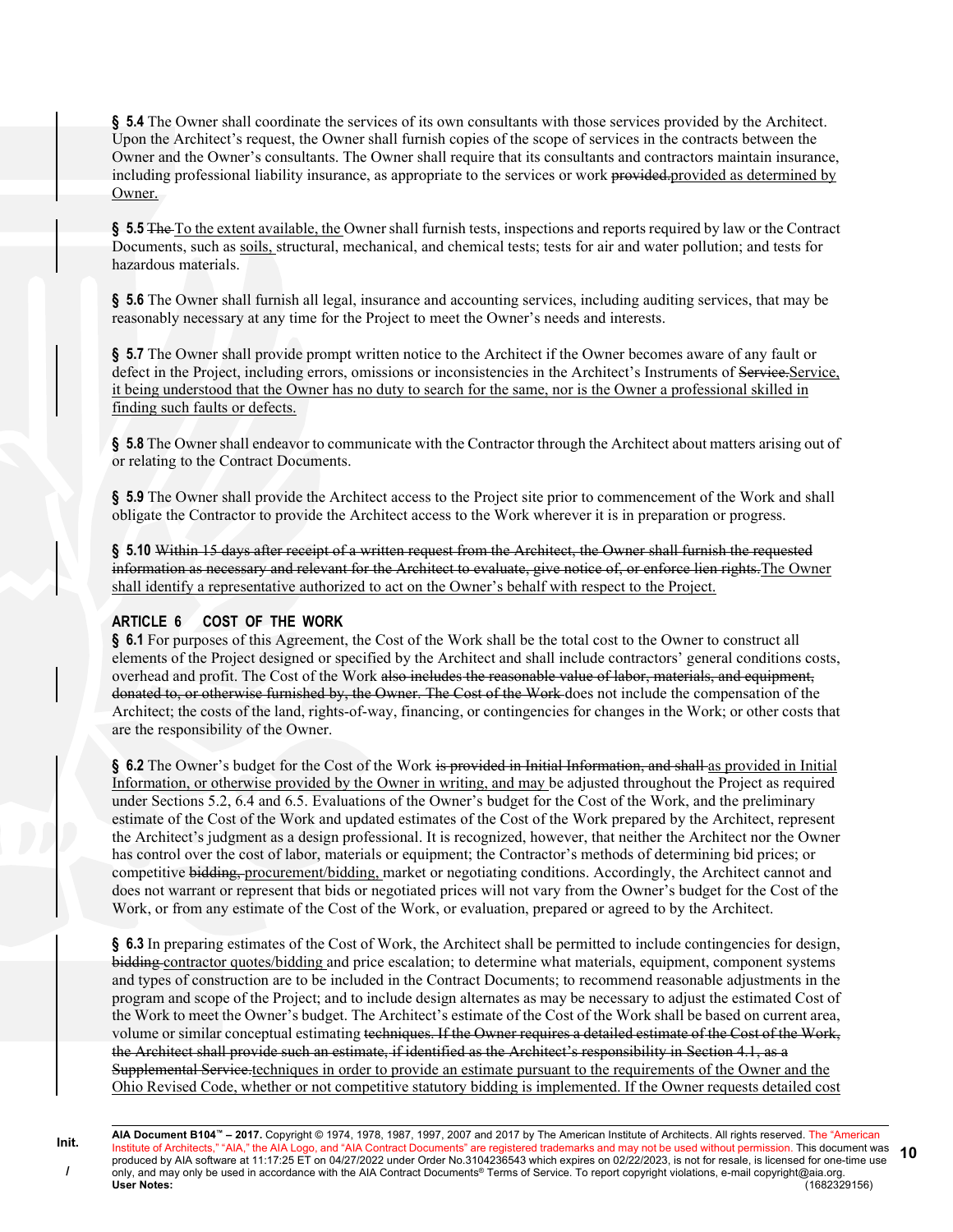estimating services, the Architect shall provide such services as an Additional Service, in accordance with this Agreement.

§ 6.4 If, through no fault of the Architect, construction procurement activities have not commenced within 90 days after the Architect submits the Construction Documents to the Owner the Owner's budget for the Cost of the Work shall be adjusted to reflect changes in the general level of prices in the applicable construction market.market, subject to Owner's approval.

§ 6.5 If at any time the Architect's estimate of the Cost of the Work exceeds the Owner's budget for the Cost of the Work, the Architect shall make appropriate recommendations to the Owner to adjust the Project's size, quality or budget for the Cost of the Work, and the Owner shall cooperate with the Architect in making such adjustments. The Architect shall provide these services and update the design documents accordingly, at no additional cost to the Owner.

§ 6.6 If the Owner's current budget for the Cost of the Work at the conclusion of the Construction Documents Phase Services Architect's estimate(s) for the Work for the Project is exceeded by the lowest bona fide bid or negotiated proposal, the Owner shallcontractor price quote/proposal or bid, the Owner may, at its option:

- .1 give written approval of an increase in the budget for the Cost of the Work;
- .2 authorize rebidding or renegotiating of solicitation of additional quotes/proposals for the Project within a reasonable time;
- .3 terminate in accordance with Section 9.5;
- .4 in consultation with the Architect, revise the Project program, scope, or quality as required to reduce the Cost of the Work; orand/or
- .5 implement any other mutually acceptable alternative.

§ 6.7 If Notwithstanding anything to the contrary, if the Owner chooses to proceed under Section 6.6.4, the Architect 6.6.1, 6.6.2, 6.6.4, or 6.6.5, the Architect, without additional compensation, shall modify the Construction Documents as necessary to comply with the Owner's revised budget for the Cost of the Work at the conclusion of the Construction Documents Phase Services, or the budget as adjusted under Section 6.6.1. If the Owner requires the Architect to modify the Construction Documents because the lowest bona fide bid or negotiated proposal exceeds the Owner's budget for the Cost of the Work due to market conditions the Architect could not reasonably anticipate, the Owner shall compensate the Architect for the modifications as an Additional Service pursuant to Section 11.3; otherwise the Architect's services shall be without additional compensation. In any event, the or other adjustments authorized by the Owner. The Architect's modification of the Construction Documents shall be the limit of the Architect's responsibility under this Article 6.

#### ARTICLE 7 COPYRIGHTS AND LICENSES

§ 7.1 The Architect and the Owner warrant agree that in transmitting Instruments of Service, or any other information, the transmitting party is the copyright owner of such information or has permission from the copyright owner to transmit such information for its use on the Project.

§ 7.2 The Architect and the Architect's consultants shall be deemed the authors and owners of their respective Instruments of Service, including the Drawings and Specifications, and shall retain all common law, statutory and other reserved rights, including copyrights. Submission or distribution of Instruments of Service to meet official regulatory requirements or for similar purposes in connection with the Project is not to be construed as publication in derogation of the reserved rights of the Architect and the Architect's consultants.

§ 7.3 The Architect grants to the Owner a nonexclusive license to use the Architect's Instruments of Service solely and exclusively for purposes of constructing, using, maintaining, altering and adding to the Project, provided that the Owner substantially performs its obligations under this Agreement, including prompt payment of all sums when due pursuant to Article 9 and Article 11. The Architect shall obtain similar nonexclusive licenses from the Architect's consultants consistent with this Agreement. The license granted under this section permits the Owner to authorize the Contractor, Subcontractors, Sub-subcontractors, and suppliers, as well as the Owner's consultants and separate contractors, to reproduce (including electronically) applicable published or issues portions of the Instruments of Service, subject to any protocols established pursuant to Section 1.3, solely and exclusively for use in performing services or construction for the Project. If the Architect rightfully terminates this Agreement for cause as provided in Section 9.4, the license granted in this Section 7.3 shall terminate.In the event this Agreement is terminated for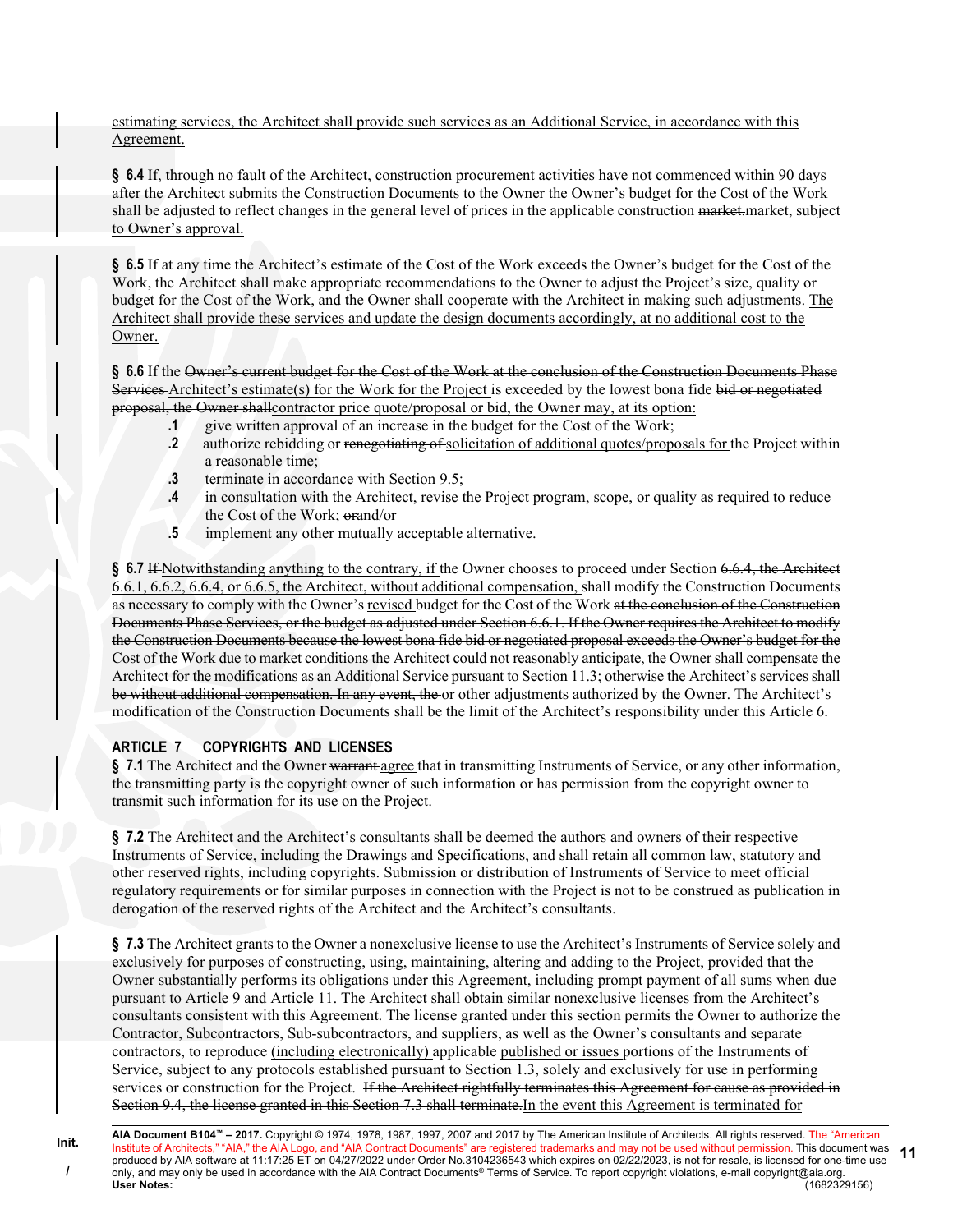whatever reason, Architect grants Owner a nonexclusive license permitting Owner to authorize other similarly credentialed design professionals to reproduce and, as permitted by law, to make changes, corrections or additions to the Instruments of Service solely for purposes of completing, using and maintaining the Project.

§ 7.3.1 In the event the Owner uses the Instruments of Service without retaining the authors of the Instruments of Service, the Owner releases the Architect and Architect's consultant(s) from all claims and causes of action arising from such uses. The Owner, to the extent permitted by law, further agrees to indemnify and hold harmless the Architect and its consultants from all costs and expenses, including the cost of defense, related to claims and causes of action asserted by any third person or entity to the extent such costs and expenses arise from the Owner's use of the Instruments of Service under this Section 7.3.1. The terms of this Section 7.3.1 shall not apply if the Owner rightfully terminates this Agreement for cause under Section 9.4.

§ 7.4 Except for the licenses granted in this Article 7, no other license or right shall be deemed granted or implied under this Agreement. The Owner shall not assign, delegate, sublicense, pledge or otherwise transfer any license granted herein to another party without the prior written agreement of the Architect. Any unauthorized use of the Instruments of Service shall be at the Owner's sole risk and without liability to the Architect and the Architect's consultants.

§ 7.5 Except as otherwise stated in Section 7.3, the The provisions of this Article 7 shall survive the termination of this Agreement.

# ARTICLE 8 CLAIMS AND DISPUTES

# § 8.1 General

§ 8.1.1 The Owner and Architect shall commence all claims and causes of action against the other and arising out of or related to this Agreement, whether in contract, tort, or otherwise, in accordance with the requirements of the binding dispute resolution method selected in this Agreement and within the period specified by applicable law, but in any case not more than 10 years after the date of Substantial Completion of the Work. law. The Owner and Architect waive all claims and causes of action not commenced in accordance with this Section 8.1.1.

§ 8.1.2 To the extent damages are covered by Subject to the agreement of any applicable property insurer, to the extent damages are actually recovered from property insurance, the Owner and Architect waive all rights against each other and against the contractors, consultants, agents, and employees of the other, for damages, except such rights as they may have to the proceeds of such insurance as set forth in AIA Document A104–2017, Standard Abbreviated Form of Agreement Between Owner and Contractor. the agreement between Owner and Contractor, as executed for the Project. The Owner or the Architect, as appropriate, shall require of the contractors, consultants, agents, and employees of any of them, similar waivers in favor of the other parties enumerated herein.

§ 8.1.3 The Architect and Owner waive waives consequential damages for claims, disputes or other matters in question, arising out of or relating to this Agreement. This mutual waiver is applicable, without limitation, to all consequential damages due to either party's termination of this Agreement, except as specifically provided in Section 9.6.

# § 8.1.4 Indemnification

Notwithstanding any other provision in this Agreement to the contrary, the Architect shall indemnify and hold harmless the Owner for all damages, losses, attorney fees or claims which the Owner sustains arising out of or related to any negligent act (including the negligent breach of this Agreement), error, omission or failure to exercise reasonable care skill or diligence on the part of the Architect, its employees, its agents, its consultants, or any party for which the Architect is responsible respecting the performance of any Work or Service in connection with the Project.

#### § 8.2 Mediation

Init. /

§ 8.2.1 Any claim, dispute or other matter in question arising out of or related to this Agreement shall be subject to mediation as a condition precedent to binding dispute resolution. If such matter relates to or is the subject of a lien arising out of the Architect's services, the Architect may proceed in accordance with applicable law to comply with the lien notice or filing deadlines prior to resolution of the matter by mediation or by binding dispute resolution. may be subject to mediation if both parties agree in writing, and will be conducted pursuant to mutually agreed-upon procedures.

AIA Document B104™ – 2017. Copyright © 1974, 1978, 1987, 1997, 2007 and 2017 by The American Institute of Architects. All rights reserved. The "American Institute of Architects," "AIA," the AIA Logo, and "AIA Contract Documents" are registered trademarks and may not be used without permission. This document was produced by AIA software at 11:17:25 ET on 04/27/2022 under Order No.3104236543 which expires on 02/22/2023, is not for resale, is licensed for one-time use only, and may only be used in accordance with the AIA Contract Documents® Terms of Service. To report copyright violations, e-mail copyright@aia.org. User Notes: (1682329156) 12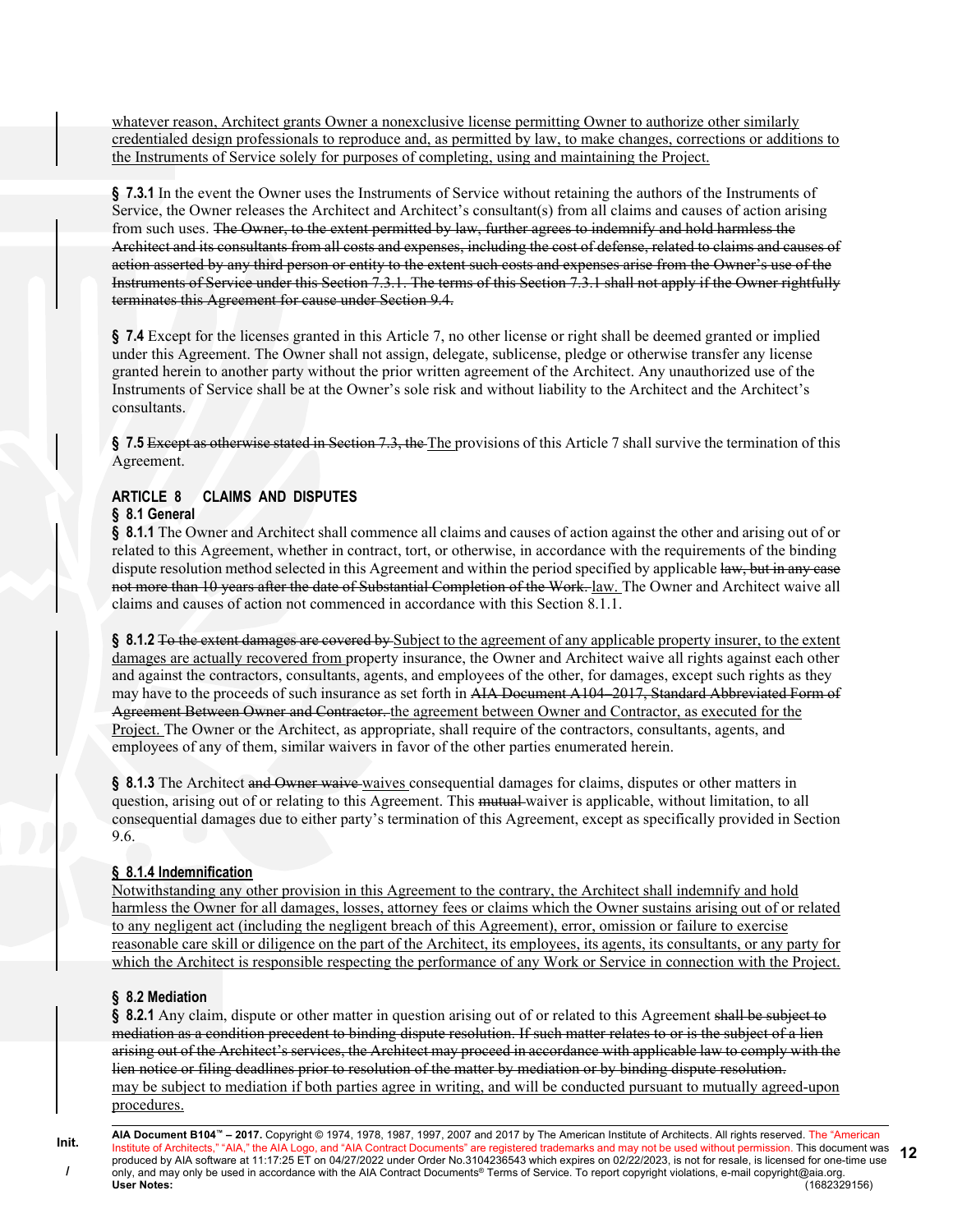§ 8.2.2 Mediation, unless the parties mutually agree otherwise, shall be administered by the American Arbitration Association in accordance with its Construction Industry Mediation Procedures in effect on the date of this Agreement. The parties shall share the mediator's fee and any filing fees equally. The mediation shall be held in the place where the Project is located, unless another location is mutually agreed upon. Agreements reached in mediation shall be enforceable as settlement agreements in any court having jurisdiction thereof.

§ 8.2.3 If the parties do not resolve a dispute through mediation pursuant to this Section 8.2, the method of binding dispute resolution shall be the following: (Check the appropriate box.)

[ ] Arbitration pursuant to Section 8.3 of this Agreement

[ $X$ ] Litigation in a court of competent jurisdiction as set forth in Section 10.1

[ ] Other: (Specify)

If the Owner and Architect do not select a method of binding dispute resolution, or do not subsequently agree in writing to a binding dispute resolution method other than litigation, the dispute will be resolved in a court of competent jurisdiction.

#### § 8.3 Arbitration [Not Used.]

§ 8.3.1 If the parties have selected arbitration as the method for binding dispute resolution in this Agreement, any claim, dispute or other matter in question arising out of or related to this Agreement subject to, but not resolved by, mediation shall be subject to arbitration which, unless the parties mutually agree otherwise, shall be administered by the American Arbitration Association in accordance with its Construction Industry Arbitration Rules in effect on the date of the Agreement.[Not Used.]

§ 8.3.1.1 A demand for arbitration shall be made no earlier than concurrently with the filing of a request for mediation, but in no event shall it be made after the date when the institution of legal or equitable proceedings based on the claim, dispute or other matter in question would be barred by the applicable statute of limitations. For statute of limitations purposes, receipt of a written demand for arbitration by the person or entity administering the arbitration shall constitute the institution of legal or equitable proceedings based on the claim, dispute or other matter in question.[Not Used.]

§ 8.3.2 The foregoing agreement to arbitrate, and other agreements to arbitrate with an additional person or entity duly consented to by parties to this Agreement, shall be specifically enforceable in accordance with applicable law in any court having jurisdiction thereof.[Not Used.]

§ 8.3.3 The award rendered by the arbitrator(s) shall be final, and judgment may be entered upon it in accordance with applicable law in any court having jurisdiction thereof.[Not Used.]

#### § 8.3.4 Consolidation or Joinder [Not Used.]

§ 8.3.4.1 Either party, at its sole discretion, may consolidate an arbitration conducted under this Agreement with any other arbitration to which it is a party provided that (1) the arbitration agreement governing the other arbitration permits consolidation; (2) the arbitrations to be consolidated substantially involve common questions of law or fact; and (3) the arbitrations employ materially similar procedural rules and methods for selecting arbitrator(s).[Not Used.]

§ 8.3.4.2 Either party, at its sole discretion, may include by joinder persons or entities substantially involved in a common question of law or fact whose presence is required if complete relief is to be accorded in arbitration, provided that the party sought to be joined consents in writing to such joinder. Consent to arbitration involving an additional person or entity shall not constitute consent to arbitration of any claim, dispute or other matter in question not described in the written consent.[Not Used.]

AIA Document B104™ – 2017. Copyright © 1974, 1978, 1987, 1997, 2007 and 2017 by The American Institute of Architects. All rights reserved. The "American Institute of Architects," "AIA," the AIA Logo, and "AIA Contract Documents" are registered trademarks and may not be used without permission. This document was produced by AIA software at 11:17:25 ET on 04/27/2022 under Order No.3104236543 which expires on 02/22/2023, is not for resale, is licensed for one-time use only, and may only be used in accordance with the AIA Contract Documents® Terms of Service. To report copyright violations, e-mail copyright@aia.org. User Notes: (1682329156) 13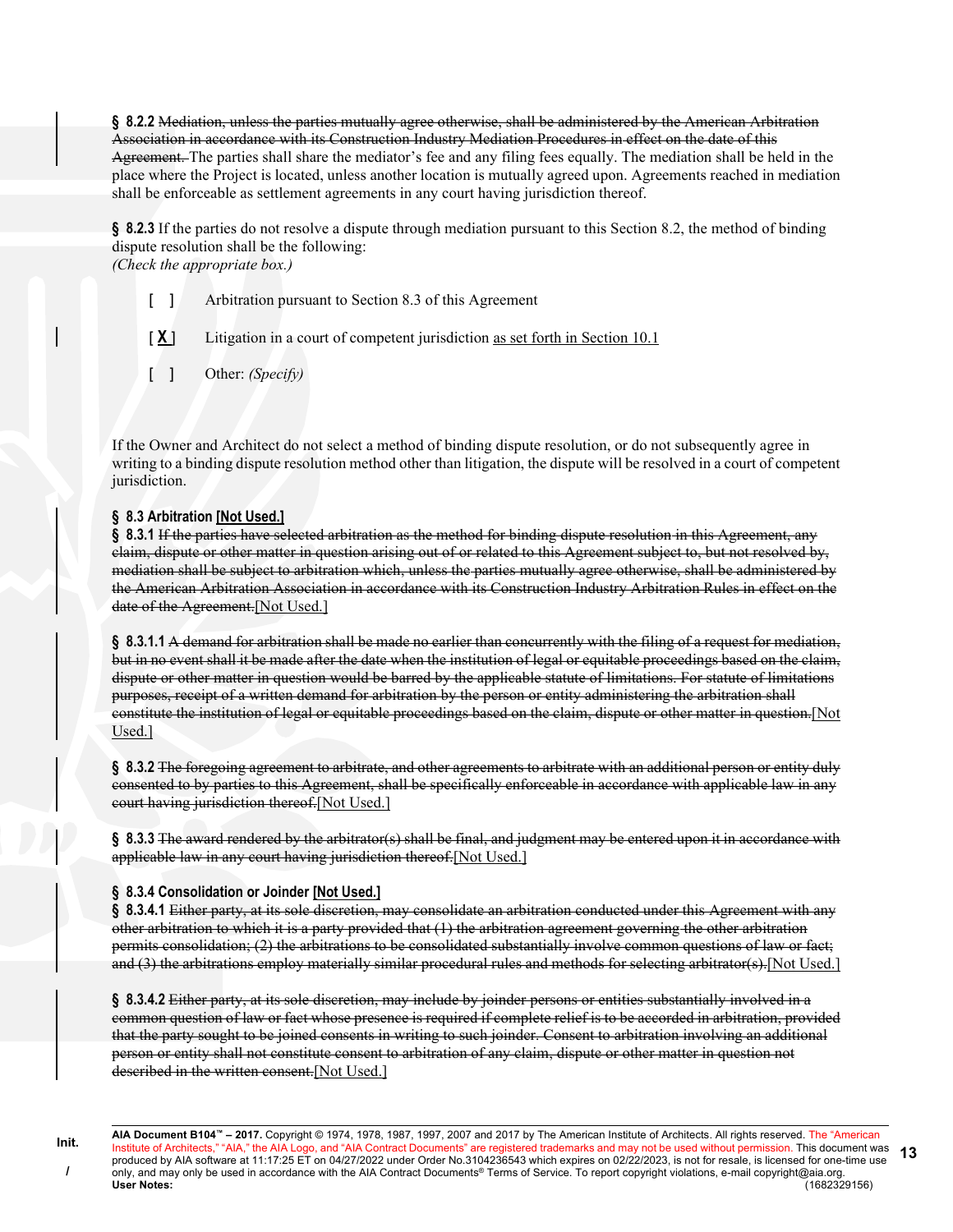§ 8.3.4.3 The Owner and Architect grant to any person or entity made a party to an arbitration conducted under this Section 8.3, whether by joinder or consolidation, the same rights of joinder and consolidation as the Owner and Architect under this Agreement.[Not Used.]

§ 8.4 The provisions of this Article 8 shall survive the termination of this Agreement. [Not Used.]

#### ARTICLE 9 TERMINATION OR SUSPENSION

§ 9.1 If the Owner fails to make payments to the Architect in accordance with this Agreement, such failure shall be considered substantial nonperformance and cause for termination or, at the Architect's option, cause for suspension of performance of services under this Agreement. If the Architect elects to suspend services, the Architect shall give seven days' written notice to the Owner before suspending services. In the event of a suspension of services, the Architect shall have no liability to the Owner for delay or damage caused the Owner because of such suspension of services. Before resuming services, the Owner shall pay the Architect all sums due prior to suspension and any expenses incurred in the interruption and resumption of the Architect's services. The Architect's fees for the remaining services and the time schedules shall be equitably adjusted.

§ 9.2 If the Owner suspends the Project, the Architect shall be compensated for services performed prior to notice of such suspension. When the Project is resumed, the Architect shall be compensated for expenses incurred in the interruption and resumption of the Architect's services. The Architect's fees for the remaining services and the time schedules shall be equitably adjusted.

§ 9.3 If the Owner suspends the Project for more than 90 cumulative days for reasons other than the fault of the Architect, the Architect may terminate this Agreement by giving not less than seven days' written notice.

§ 9.4 Either party may terminate this Agreement upon not less than seven days' written notice should the other party fail substantially to perform in accordance with the terms of this Agreement through no fault of the party initiating the termination.

§ 9.5 The Owner may terminate this Agreement upon not less than seven days' written notice to the Architect for the Owner's convenience and without cause.

§ 9.6 In the event of termination not the fault of the Architect, the Architect shall be compensated for services performed prior to termination, Reimbursable Expenses incurred, and all costs attributable to termination, including the costs attributable to the Architect's termination of consultant agreements.and Reimbursable Expenses then due.

§ 9.7 In addition to any amounts paid under Section 9.6, if the Owner terminates this Agreement for its convenience pursuant to Section 9.5, or the Architect terminates this Agreement pursuant to Section 9.3, the Owner shall pay to the Architect the following fees:

(Set forth below the amount of any termination or licensing fee, or the method for determining any termination or licensing fee.)

Termination Fee:

.2 Licensing Fee if the Owner intends to continue using the Architect's Instruments of Service:

#### [Not Used.]

§ 9.8 Except as otherwise expressly provided herein, this Agreement shall terminate one year from the date of Substantial Completion.[Not Used.]

#### ARTICLE 10 MISCELLANEOUS PROVISIONS

§ 10.1 This Agreement shall be governed by the law of the place where the Project is located excluding that jurisdiction's choice of law rules. If the parties have selected arbitration as the method of binding dispute resolution, the Federal Arbitration Act shall govern Section 8.3.located. The parties agree that jurisdiction for any disputes that arise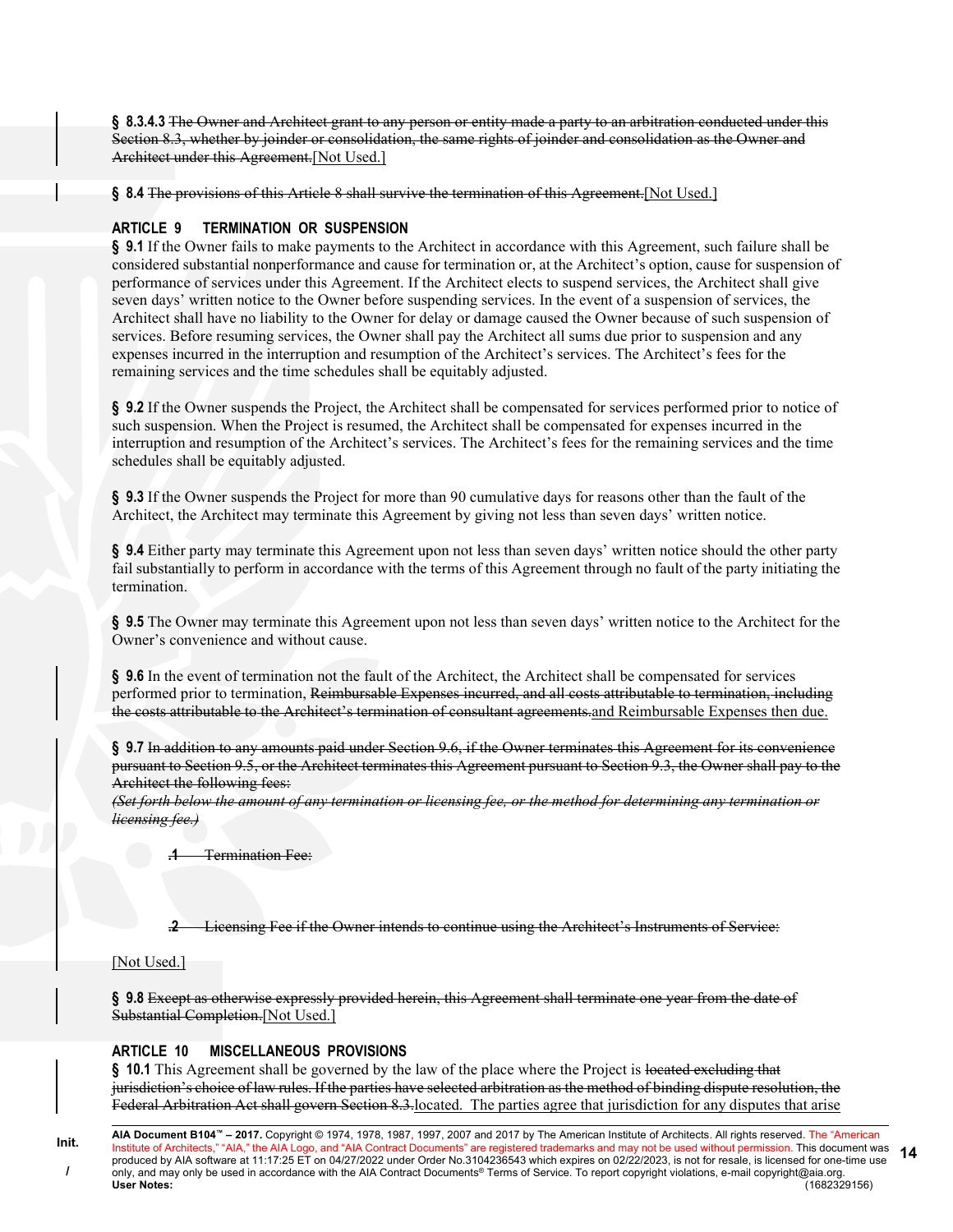in connection with this Agreement that are not settled through mediation will be the Court of Common Pleas for the county in which the Project is located and each party hereby expressly consents to the jurisdiction of such court. The parties expressly waive the right of removal of any litigation arising out of this Agreement to federal court.

§ 10.2 Terms in this Agreement shall have the same meaning as those in AIA Document A104–2017, Standard Abbreviated Form of Agreement Between the modified (as prepared for the Project) agreement between Owner and Contractor.

§ 10.3 The Owner and Architect, respectively, bind themselves, their agents, successors, assigns and legal representatives to this Agreement. Neither the Owner nor the Architect shall assign this Agreement without the written consent of the other, except that the Owner may assign this Agreement to a lender providing financing for the Project if the lender agrees to assume the Owner's rights and obligations under this Agreement, including any payments due to the Architect by the Owner prior to the assignment.Agreement

§ 10.4 If the Owner requests the Architect to execute certificates or consents, the proposed language of such certificates or consents shall be submitted to the Architect for review at least 14 days prior to the requested dates of execution. The Architect shall not be required to execute certificates or consents that would require knowledge, services or responsibilities beyond the scope of this Agreement.

§ 10.5 Nothing contained in this Agreement shall create a contractual relationship with, or a cause of action in favor of, a third party against either the Owner or Architect. However, it is understood that the Owner is an intended third-party beneficiary of Architect's agreements with its consultants for design and engineering services. The Architect shall incorporate the obligations of this Agreement into its respective consultant agreements and subcontracts.

§ 10.6 The Architect shall have no responsibility for the discovery, presence, handling, removal or disposal of, or exposure of persons to, hazardous materials or toxic substances in any form at the Project site site, unless the toxic materials or substances were brought to the Project pursuant to the terms of the Contract Documents. Should Architect become aware of the presence of hazardous materials or toxic substances on the Project Site, Architect agrees to immediately report that presence to Owner in writing.

§ 10.7 The Architect shall have the right to include photographic or artistic representations of the design of the Project among the Architect's promotional and professional materials. However, the Architect's materials shall not include information the Owner has identified in writing as confidential or proprietary. The Owner shall provide professional credit for the Architect in the Owner's promotional materials for the Project. This Section 10.7 shall survive the termination of this Agreement unless the Owner terminates this Agreement for cause pursuant to Section 9.4.Architect will not publish other information regarding the Project without the Owner's prior written consent and the Owner agrees not to unreasonably withhold such consent. The Architect agrees to keep confidential and not to disclose to any third-party (without the advance written consent of the Owner or as otherwise permitted under this Agreement) any confidential, proprietary or privileged information or documentation of financial or strategic planning or operational information or documentation or any patient records or information

§ 10.8 The invalidity of any provision of the Agreement shall not invalidate the Agreement or its remaining provisions. If it is determined that any provision of the Agreement violates any law, or is otherwise invalid or unenforceable, then that provision shall be revised to the extent necessary to make that provision legal and enforceable. In such case the Agreement shall be construed, to the fullest extent permitted by law, to give effect to the parties' intentions and purposes in executing the Agreement.

### ARTICLE 11 COMPENSATION

Init. /

§ 11.1 For the Architect's Basic Services described under Article 3, the Owner shall compensate the Architect as follows:

.1 Stipulated Sum (Insert amount)

plus Reimbursable Expenses subject to 11.1.3

AIA Document B104™ – 2017. Copyright © 1974, 1978, 1987, 1997, 2007 and 2017 by The American Institute of Architects. All rights reserved. The "American Institute of Architects," "AIA," the AIA Logo, and "AIA Contract Documents" are registered trademarks and may not be used without permission. This document was produced by AIA software at 11:17:25 ET on 04/27/2022 under Order No.3104236543 which expires on 02/22/2023, is not for resale, is licensed for one-time use only, and may only be used in accordance with the AIA Contract Documents® Terms of Service. To report copyright violations, e-mail copyright@aia.org. User Notes: (1682329156) 15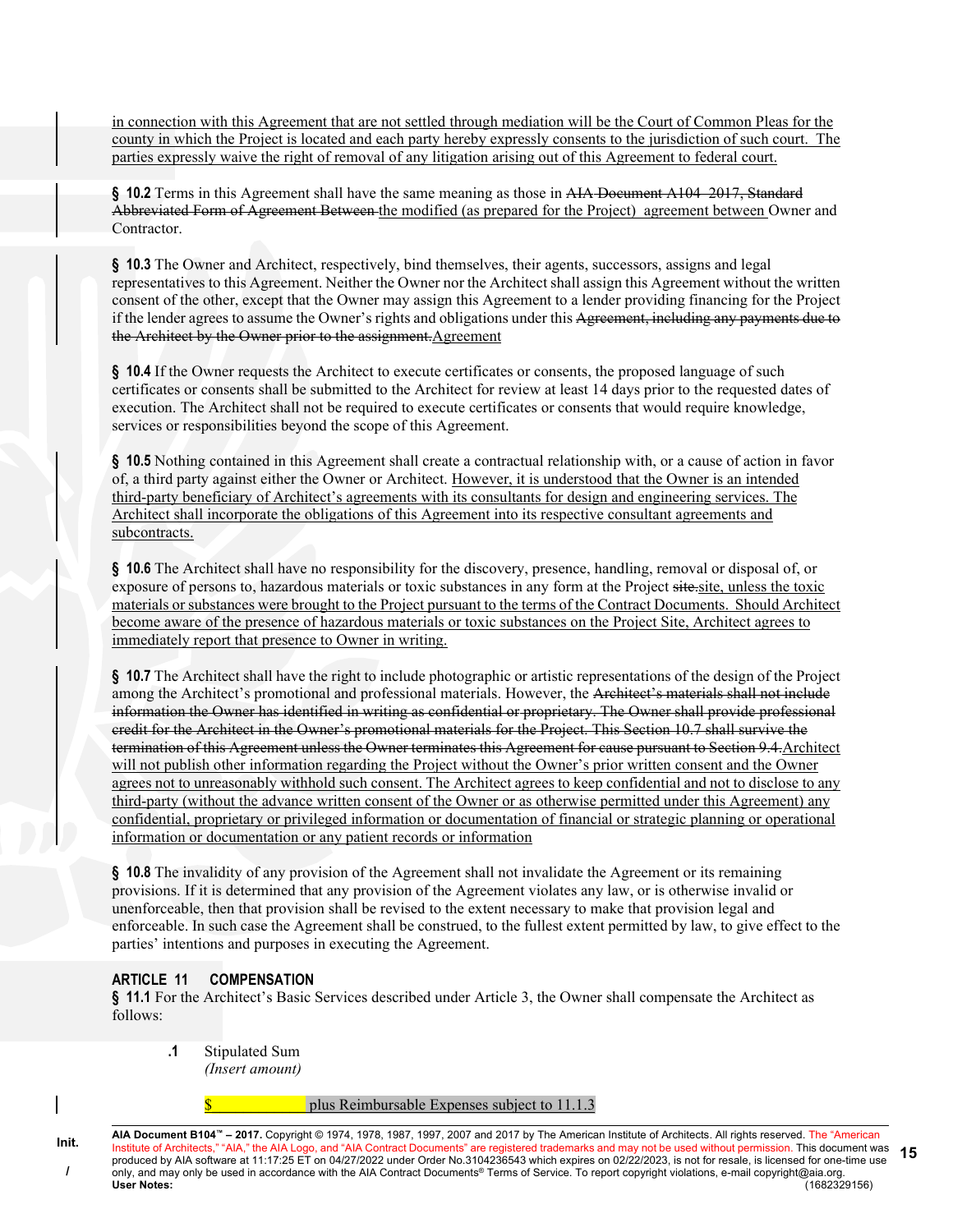#### .2 Percentage Basis

(Insert percentage value)

 $( )$ % of the Owner's budget for the Cost of the Work, as calculated in accordance with Section 11.6. [Not Used.]

.3 Other

(Describe the method of compensation)

 Architect's compensation for Reimbursable Expenses, as defined in paragraph 11.8, shall not exceed without written and signed consent from the Owner. If the Architect believes that it will incur an expense that is outside the scope of those Reimbursable Expenses included in the Basic Services compensation, it will notify the Owner and obtain permission to incur the expense before seeking reimbursement.

§ 11.2 For Supplemental Services identified in Section 4.1, the Owner shall compensate the Architect as follows: (Insert amount of, or basis for, compensation. If necessary, list specific services to which particular methods of compensation apply.)

#### [Not Used.]

§ 11.3 For Additional Services that may arise during the course of the Project, including those under Section 4.2, the Owner shall compensate the Architect as follows: (Insert amount of, or basis for, compensation.)

Unless otherwise agreed by the parties, Additional Services shall be compensated at the Architect's Hourly Rates set forth in **Exhibit B** and shall be based upon written, signed agreement between the Owner and Architect. No Additional Services shall be performed without written, signed agreement between the Owner and Architect.

§ 11.4 Compensation for Supplemental and Additional Services of the Architect's consultants when not included in Section 11.2 or 11.3, shall be the amount invoiced to the Architect plus zero percent ( $\frac{\omega_{0}}{\omega_{0}}$ , or as follows:

§ 11.5 Where compensation for Basic Services is based on a stipulated sum or percentage of the Cost of the Work, the compensation for each phase of services shall be as follows:

| <b>Design Phase</b>             |             | percent |     | $\%$ |
|---------------------------------|-------------|---------|-----|------|
| <b>Construction Documents</b>   |             | percent |     | $\%$ |
| <b>Phase</b>                    |             |         |     |      |
| <b>Construction Phase</b>       |             | percent |     | $\%$ |
|                                 |             |         |     |      |
| <b>Total Basic Compensation</b> | one hundred | percent | 100 | $\%$ |

Architect will submit invoices for its services as they are completed up to the stipulated amounts stated in Section 11.1 above.

§ 11.6 When compensation identified in Section 11.1 is on a percentage basis, progress payments for each phase of Basic Services shall be calculated by multiplying the percentages identified in this Article by the Owner's most recent budget for the Cost of the Work. Compensation paid in previous progress payments shall not be adjusted based on subsequent updates to the Owner's budget for the Cost of the Work.

§ 11.6.1 When compensation is on a percentage basis and any portions of the Project are deleted or otherwise not constructed, compensation for those portions of the Project shall be payable to the extent services are performed on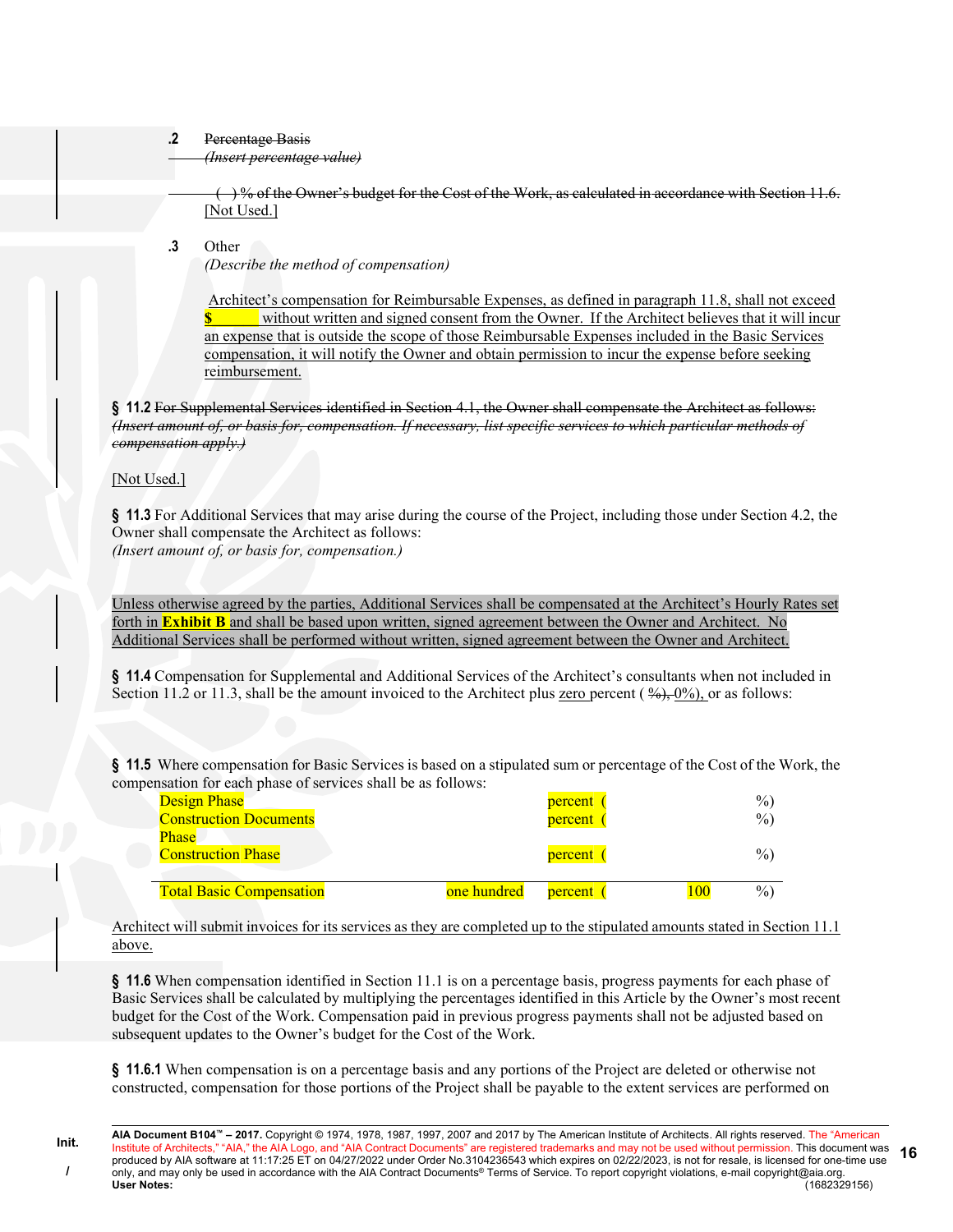those portions. The Architect shall be entitled to compensation in accordance with this Agreement for all services performed whether or not the Construction Phase is commenced.

§ 11.7 The hourly billing rates for services of the Architect and the Architect's consultants, if any, are set forth below. in Exhibit B. The rates shall be adjusted in accordance with the Architect's and Architect's consultants' normal review practices.

(If applicable, attach an exhibit of hourly billing rates or insert them below.)

#### Employee or Category **Rate** Rate

# § 11.8 Compensation for Reimbursable Expenses

§ 11.8.1 Reimbursable Expenses are in addition to compensation for Basic, Supplemental, and Additional Services and include Subject to paragraph 11.1, Reimbursable Expenses are normal and reasonable expenses incurred by the Architect and the Architect's consultants directly related to the Project, as follows:

- .1 Transportation and authorized out-of-town travel and subsistence;
- .2 Long distance services, dedicated data and communication services, teleconferences, Project web sites, and extranets;
- .3 Permitting and other fees required by authorities having jurisdiction over the Project;Project, however, the Owner may pay these amounts directly if requested in sufficient time to process and issue the payment;
- .4 Printing, reproductions, plots, and standard form documents;documents except that reproduction for internal coordination between the Architect and Owner and the Architect's consultants shall not be reimbursable; the Owner may pay directly the costs of printing of contract documents for the Competitive Proposal Phase and construction through an account with a reprographer;
- .5 Postage, handling, and delivery;
- .6 Expense of overtime work requiring higher than regular rates if authorized in advance by the Owner; Owner in writing;
- .7 Renderings, physical models, mock-ups, professional photography, and presentation materials requested by the Owner or required for the Project;Owner;
- .8 Expense of professional liability insurance dedicated exclusively to this Project or the expense of additional insurance coverage or limits requested by the Owner in excess of that normally maintained by the Architect and the Architect's consultants;consultants, with Owner's prior written approval;
- .9 All taxes levied on professional services and on reimbursable expenses;
- .10 Site office expenses; and
- .11 Other similar Project-related expenditures, expenditures, with Owner's prior written approval.

§ 11.8.2 For Reimbursable Expenses the compensation shall be the expenses incurred by the Architect and the Architect's consultants plus zero percent  $(0, 0, 0)$  of the expenses incurred.

#### § 11.9 Payments to the Architect

#### § 11.9.1 Initial Payment

An initial payment of zero (\$ 0 ) shall be made upon execution of this Agreement and is the minimum payment under this Agreement. It shall be credited to the Owner's account in the final invoice.

#### § 11.9.2 Progress Payments

§ 11.9.2.1 Unless otherwise agreed, payments for services shall be made monthly in proportion to services performed. As applicable, each invoice shall identify the staff member/number of staff hours billed to the corresponding services and set forth the corresponding hourly rates. Payments are due and payable upon presentation of the Architect's invoice. Amounts due and unpaid thirty ( 30 ) days after the invoice date shall bear interest at the rate entered below, or in the absence thereof at the legal rate prevailing from time to time at the principal place of business of the Architect. Architect shall give the Owner seven days written notice of late payment before interest shall begin to accrue.

(Insert rate of monthly or annual interest agreed upon.)

 $0\%$  zero

Init. /

AIA Document B104™ – 2017. Copyright © 1974, 1978, 1987, 1997, 2007 and 2017 by The American Institute of Architects. All rights reserved. The "American Institute of Architects," "AIA," the AIA Logo, and "AIA Contract Documents" are registered trademarks and may not be used without permission. This document was produced by AIA software at 11:17:25 ET on 04/27/2022 under Order No.3104236543 which expires on 02/22/2023, is not for resale, is licensed for one-time use only, and may only be used in accordance with the AIA Contract Documents® Terms of Service. To report copyright violations, e-mail copyright@aia.org. User Notes: (1682329156) 17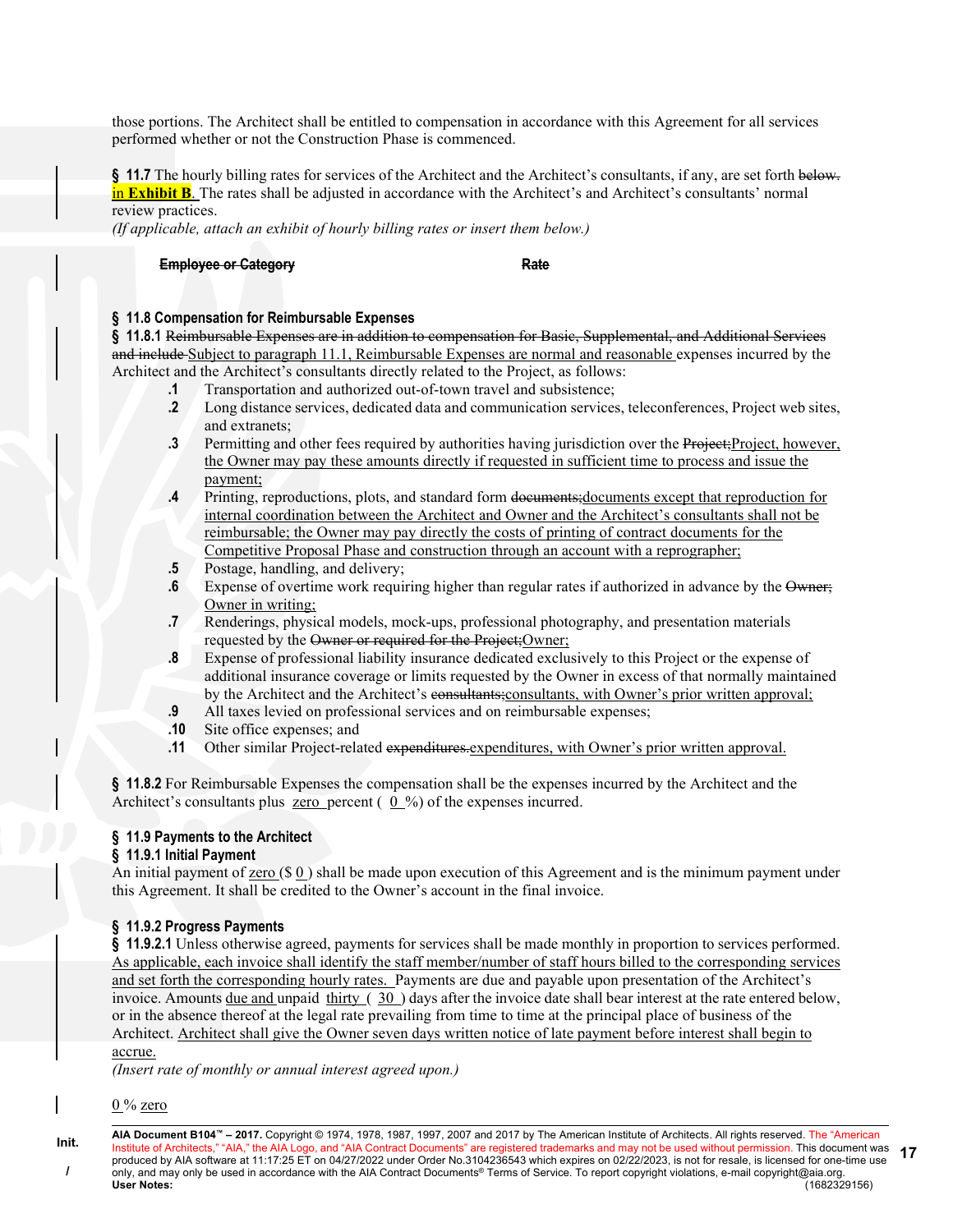§ 11.9.2.2 The Owner shall not withhold amounts from the Architect's compensation to impose a penalty or liquidated damages on the Architect, or to offset sums requested by or paid to contractors for the cost of changes in the Work unless the Architect agrees or has been found liable for the amounts in a binding dispute resolution proceeding.[Not Used.]

§ 11.9.2.3 As applicable, Architect shall submit invoices tracking total Reimbursable Expenses costs against the not-to-exceed amount set forth in 11.1, or as otherwise requested by Owner. Where applicable, Architect's invoices shall show an hourly rate breakdown including time spent by each member of Architect's personnel. Records of Reimbursable Expenses, expenses pertaining to Additional Services, and services performed on the basis of hourly rates shall be available to the Owner at mutually convenient times.

# ARTICLE 12 SPECIAL TERMS AND CONDITIONS

Init. /

Special terms and conditions that modify this Agreement are as follows: (Include other terms and conditions applicable to this Agreement.)

§ 12.1 Architect's Duties in General. The Architect acknowledges that the Owner is entering this Agreement in reliance on the Architect's abilities to perform the Basic Services and any Additional Services requested under this Agreement on a timely basis. To the extent that any service hereunder shall be performed by consultants retained by the Architect, the term "Architect" as used in this Agreement shall be deemed to include any such consultant.

§ 12.2 The Architect's duties and obligations, as set forth herein, and any liabilities arising hereunder shall at no time be diminished or released by reason of any approval by the Owner of the Drawings and Specifications or any other documents prepared by the Architect.

§ 12.3 The Architect, consistent with its Standard of Care and professional skills, agrees, based upon the manufacturers' specifications or observations, that materials and equipment specified shall be adequate for the purposes for which they are specified.

§ 12.4 Consistent with its Standard of Care, the Architect shall endeavor to anticipate problems related to zoning, building permits, building envelope including roofs and walls, availability of utilities, equipment and material shortages, proper balancing of the heating, ventilating, and air conditioning systems, security systems, and supplier delays.

§ 12.5 The Architect shall endeavor to maintain good working relations with the Owner, Contractor, and subcontractors, shall further endeavor to solve problems and resolve disputes, if reasonably possible, promptly as they occur on the Project, and shall promptly advise the Owner of any action recommended with respect to the problems or disputes.

 § 12.6 Privileged Communications. All communications between the Owner's legal counsel and the Architect, while the Architect is acting as the agent for the Owner under the terms of this Agreement and which relate in any way to the administration of the construction of the Project or to the work of any Contractor, Subcontractor, materialman, or any other person rendering services in connection with the Project, is subject to the attorney-client privileged that can be waived only by the Owner. Any such communications and copies thereof that are written including without limitation, correspondence, notes, memoranda, notes of meetings and conversations that are reduced to writing and the like, upon notice from the Owner's legal counsel, shall be placed by the Architect in a separate file folder marked "Privileged and Confidential" and shall not be disclosed to any person other than the Architect's own legal counsel without the express written permission of the Owner. This provision is intended to protect the confidentiality of the Owner's communications with its counsel when the Architect comes into possession of such information in its capacity as agent of the Owner in the performance of its duties under this Agreement in the event of a dispute between the Owner and a third-party. This paragraph is not intended to impede communications between the Architect and the Architect's counsel or between the Architect and any Contractor seeking a decision from the Architect on a claim or dispute related to the Project.

§ 12.7 Modification. No modification or waiver of any of the terms of this Agreement or of any other Contract Documents will be effective against a party unless set forth in writing and signed by or on behalf of a party. Under no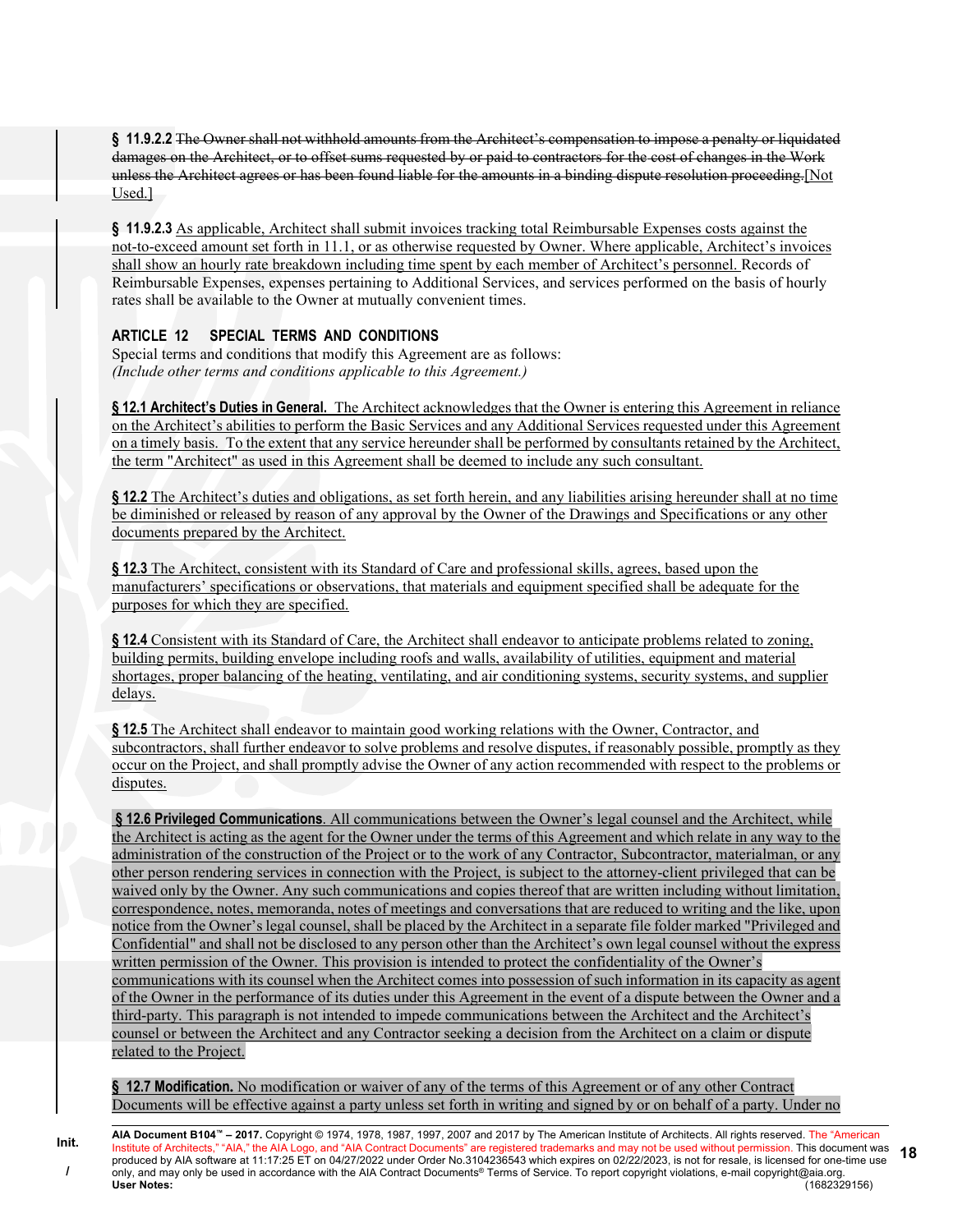circumstances will forbearance, including the failure or repeated failure to insist upon compliance with the terms of the Contract Documents, constitute the waiver or modification of any such terms. The parties acknowledge that no person has authority to modify this Agreement or the other Contract Documents or to waive any of its or their terms, except as expressly provided in this Agreement.

§ 12.8 Partial Invalidity. If any term or provision of this Agreement is found to be illegal, unenforceable, or in violation of any laws, statutes, ordinances, or regulations of any public authority having jurisdiction, then, notwithstanding such term or provision, this Agreement will remain in full force and effect and such term will be deemed stricken; provided this Agreement will be interpreted, when possible, so as to reflect the intentions of the parties as indicated by any such stricken term or provision.

§ 12.9 Counterparts. This Agreement may be executed in any number of counterparts each of which when so executed and delivered will be an original hereof, and it will not be necessary in making proof of this Agreement to produce or account for more than one counterpart hereof. This Agreement may be executed and delivered by facsimile or via electronic mail.

§ 12.10 Non-Discrimination. Architect agrees:

- .1 That in the hiring of employees for the performance of Work under this Agreement or in any subcontract, neither the Architect, subcontractor, nor any person acting on behalf of either of them, shall by reason of race, creed, sex, handicap, or color, discriminate against any citizen of the state in the employment of labor or workers who are qualified and available to perform the Work to which the employment relates.
- .2 That neither the Architect, subcontractor, nor any person acting on behalf of either of them, shall, in any manner, discriminate against or intimidate any employee hired for the performance of Work under this Agreement on account of race, creed, sex, handicap, or color.
- .3 That there shall be deducted from the amount payable to the Architect by the Owner under this Agreement a forfeiture of twenty-five dollars (\$25.00) as required by Ohio Revised Code Section 153.60 for each person who is discriminated against or intimidated in violation of this Agreement.
- .4 That this Agreement may be canceled or terminated by the Owner and all money to become due hereunder may be forfeited for a second or subsequent violation of the terms of this section of this Agreement.

§ 12.11 Construction. The parties acknowledge that each party has reviewed this Agreement and voluntarily entered into this Agreement. Accordingly, the normal rule of construction to the effect that any ambiguities are to be resolved against the drafting party will not be employed in the interpretation of this Agreement, or any amendments or exhibits to it.

§ 12.12 No Findings for Recovery. The Architect represents that the Architect is not subject to a finding for recovery under Section 9.24, Ohio Revised Code, or that the Architect has taken the appropriate remedial steps required under Section 9.24, Ohio Revised Code, or otherwise qualifies under this section.

§ 12.13 Notices. A Notice is any written notice to the Owner or the Architect. Written Notice to the Architect shall be deemed to have been duly served if delivered in person to an officer or any other official of the Architect or if delivered to or sent by registered or certified mail, return receipt requested, to the last known business address of the Architect. Written Notice to the Owner shall be deemed to have been duly served if delivered in person or sent by registered or certified mail, return receipt requested to the Owner's representative identified in the Agreement. When sent by certified mail to either party, any written notice shall be considered properly delivered to the other party three (3) days after the date sent.

§ 12.14 Assignment. This Agreement shall not be assigned in whole or in part, including the right to payments, by Architect without Owner's prior written consent. This Agreement may be assigned by Owner to any entity as required by financing, if any, and the Architect agrees to execute whatever assignment documents are required by such entity as are related to the financing as long as Architect's rights and obligations under this Agreement are not affected.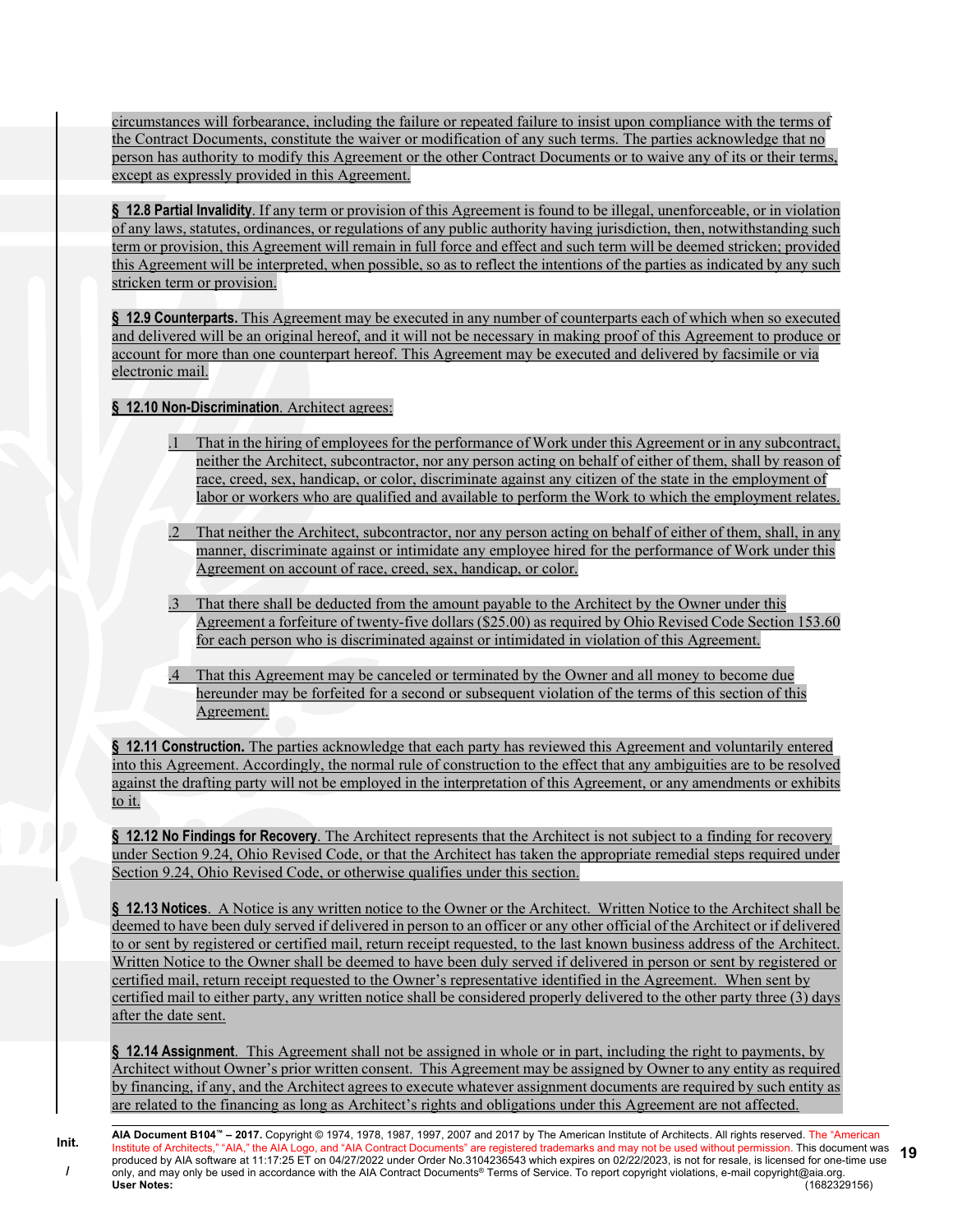#### ARTICLE 13 SCOPE OF THE AGREEMENT

§ 13.1 This Agreement represents the entire and integrated agreement between the Owner and the Architect and supersedes all prior negotiations, representations or agreements, either written or oral. This Agreement may be amended only by written instrument signed by both the Owner and Architect.

§ 13.2 This Agreement is comprised of the following documents identified below:

- .1 AIA Document B104™–2017, Standard Abbreviated Form of Agreement Between Owner and ArchitectArchitect, as modified
- .2 AIA Document E203™–2013, Building Information Modeling and Digital Data Exhibit, dated as indicated below:

(Insert the date of the  $E203-2013$  incorporated into this agreement.) Owner's RFQ, dated 2022, to the extent not inconsistent with this Agreement

#### .3 Exhibits:

(Clearly identify any other exhibits incorporated into this Agreement, including any exhibits identified in Section 4.1.)

**Exhibit A** — Architect's Proposal, dated  $\blacksquare$ , to the extent not inconsistent with this Agreement. Any terms and conditions in the Architect's Proposal are expressly rejected. **Exhibit B** – Hourly Rates

.4 Other documents: (List other documents, if any, including additional scopes of service forming part of the Agreement.)

Not Applicable

This Agreement entered into as of the day and year first written above. of execution by the Owner below.

# THE AVON LAKE PUBLIC LIBRARY BOARD OF **TRUSTEES**

OWNER (Signature) ARCHITECT (Signature)

Init. /

(Printed name and title) (Printed name, title, and license number, if required)

\_\_\_\_\_\_\_\_\_\_\_\_\_\_\_\_

20

(Date) (Date)